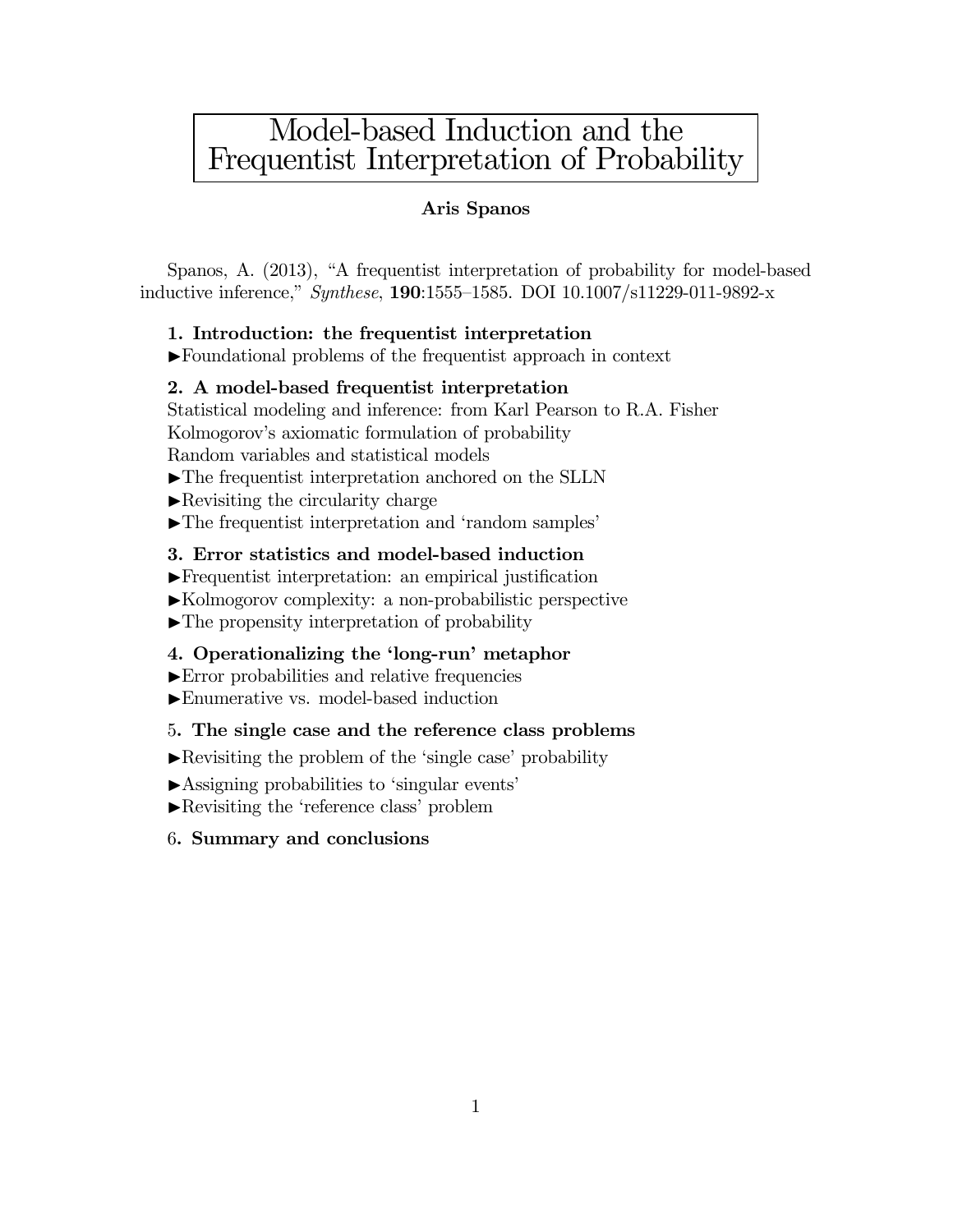# 1 Introduction: the frequentist interpretation

The conventional wisdom in philosophy of science. The frequentist interpretation of probability, which relates  $P(A)$  to the limit of the relative frequency  $\frac{m}{n}$  of the occurrence of A as  $n \to \infty$ , does not meet the basic criteria of:

(a) Admissibility, (b) Ascertainability, (c) Applicability.

In particular (Salmon, 1967, Hajek, 2009), argue that:

- (i) its definition is 'circular' (invokes probability to define probability)  $[(a)]$ ,
- (ii) it relies on 'random samples'  $[(a), (b)],$
- (iii) it cannot assign probabilities to 'single events', and
- (iv) frequencies must be defined relative to a 'reference class'  $[(b)-(c)]$ .

Koop, Poirier and Tobias (2007), p. 2: "... frequentists, argue that situations not admitting repetition under essentially identical conditions are not within the realm of statistical enquiry, and hence 'probability' should not be used in such situations. Frequentists define the probability of an event as its long-run relative frequency. The frequentist interpretation cannot be applied to (i) unique, once and for all type of phenomena, (ii) hypotheses, or (iii) uncertain past events. Furthermore, this definition is nonoperational since only a finite number of trials can ever be conducted."

Howson and Urbach (2006): "... the objection that we can never in principle, not just in practice, observe the infinite n-limits. Indeed, we know that in fact (given certain plausible assumptions about the physical universe) these limits do not exist. For any physical apparatus would wear out or disappear long before n got to even moderately large values. So it would seem that no empirical sense can be given to the idea of a limit of relative frequencies." (p. 47)

Since the 1950s, discussions in philosophy of science have concentrated primarily on a number of defects in frequentist reasoning that give rise to **fallacious and** counter-intuitive results, and highlighted the limited scope and applicability of the frequentist interpretation of probability; see Kyburg (1974), Giere (1984), Seidenfeld (1979), Gillies (2000), Sober (2008), inter alia.

Proponents of the **Bayesian approach** to inductive inference *muddied the waters* further and hindered its proper understanding by introducing several **mis-interpretations** and **cannibalizations** of the frequentist approach to inference; see Berger and Wolper (1988), Howson (2000), Howson and Urbach (2005).

These discussions have discouraged philosophers of science to take frequentist inductive inference seriously and attempt to address some of its foundational problems; Mayo (1996) is the exception.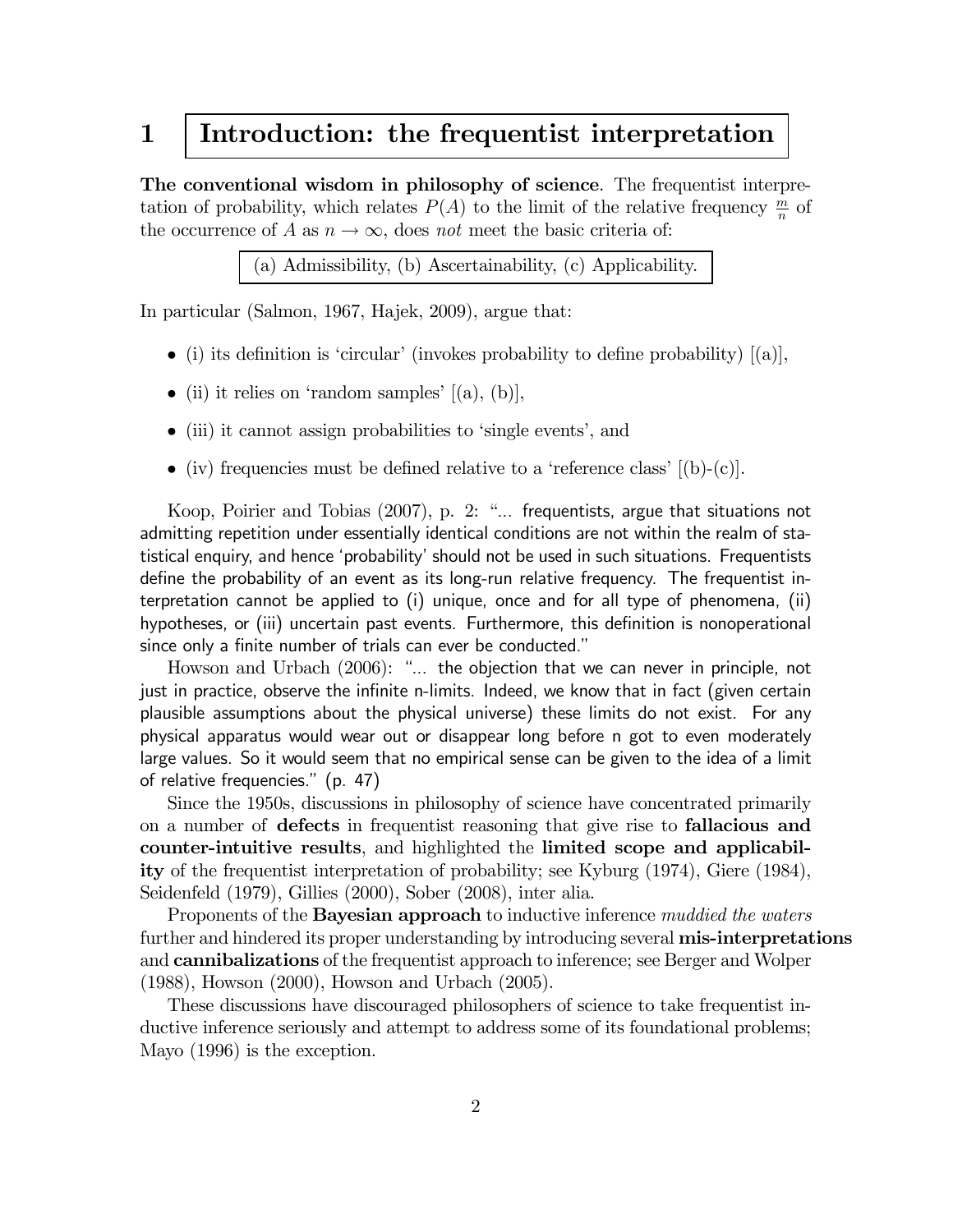## 1.1 Frequentist approach: foundational problems

Fisher (1922) initiated a change of paradigms in statistics by recasting the then dominating Bayesian-oriented *induction by enumeration*, relying on large sample size  $(n)$ approximations, into a frequentist 'model-based induction', relying on finite sampling distributions.

Karl Pearson (1920) would commence with data  $\mathbf{x}_0:=(x_1, ..., x_n)$  in search of a frequency curve to describe the resulting histogram.



Histogram of the data

curve  $f(x; \hat{\theta}_1, \hat{\theta}_2, \hat{\theta}_3, \hat{\theta}_4)$ 

Fig. 1: The Karl Pearson approach to statistics

In contrast, Fisher (1922) proposed to begin with:

(a) a prespecified model (a hypothetical infinite population), say, the simple Normal model:

$$
\mathcal{M}_{\theta}(\mathbf{x}) \colon X_k \backsim \text{NIID}(\mu, \sigma^2), \ k \in \mathbb{N} := (1, 2, \dots n, \dots),
$$

(b) view  $\mathbf{x}_0$  as a typical realization of of the process  $\{X_k, k \in \mathbb{N}\}\$  underlying  $\mathcal{M}_{\theta}(\mathbf{x})$ . Indeed, he made specification (the initial choice) of the prespecified statistical model a response to the question:

"Of what population is this a random sample?" (p. 313), emphasizing that:

'the adequacy of our choice may be tested a posteriori' (p. 314).

Since then, the notions (a)-(b) have been extended and formalized in purely probabilistic terms to define the concept of a **statistical model:** 

$$
\mathcal{M}_{\theta}(\mathbf{x}) = \{ f(\mathbf{x}; \theta), \ \theta \in \Theta \}, \ \mathbf{x} \in \mathbb{R}_{X}^{n}, \text{ for } \theta \in \Theta \subset \mathbb{R}^{m}, \ m < n,
$$

where  $f(\mathbf{x}; \boldsymbol{\theta})$  is the distribution of the sample  $\mathbf{X} := (X_1, ..., X_n)$ .

What is the key difference between the approach proposed by Fisher and that of K-Pearson?

In the K-Pearson approach the IID assumptions are made implicitly, but Fisher brought them out explicitly as the relevant statistical (inductive) premises  $\mathcal{M}_{\theta}(\mathbf{x})$ , i.e. it is assumed that  $\{X_k, k \in \mathbb{N}\}\$ is NIID, and, as a result, one can test them vis-a-vis  $data x_0$ .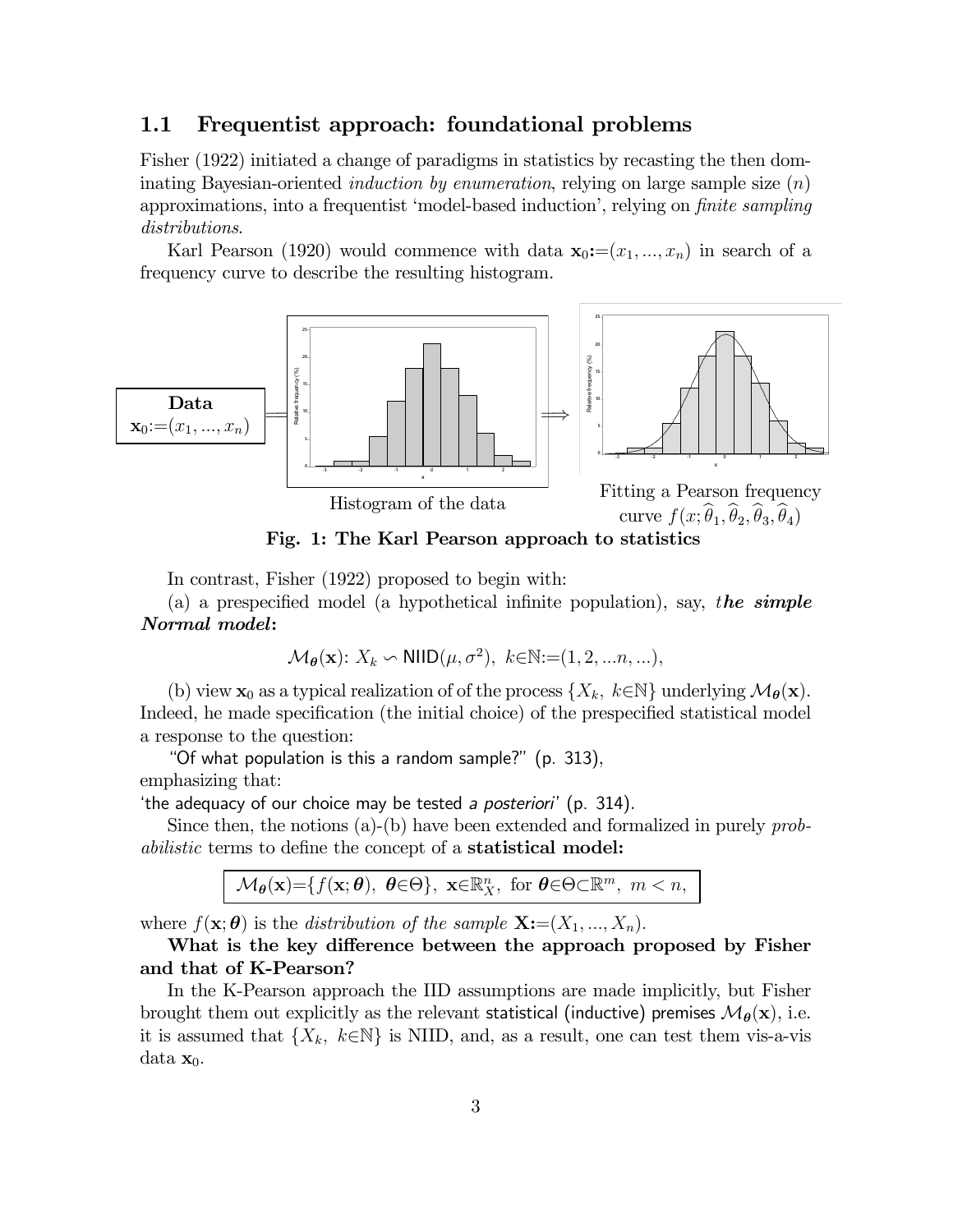### Does it make a difference in practice? A big difference!

Statistical misspecification renders the nominal error probabilities different from the **actual** ones.

Fisher (1925, 1935) constructed a (frequentist) theory of optimal estimation almost single-handedly. Neyman and Pearson (N-P) (1933) extended/modified Fisher's significance testing framework to propose an optimal **hypothesis testing**; see Cox and Hinkley (1974).

Although the formal apparatus of the Fisher-Neyman-Pearson (F-N-P) statistical inference was largely in place by the late 1930s, the nature of the underlying inductive reasoning was clouded in disagreements.

I Fisher argued for 'inductive inference' spearheaded by his significance testing (Fisher, 1955).

I Neyman argued for 'inductive behavior' based on Neyman-Pearson (N-P) testing (Neyman, 1952).

Unfortunately, several foundational problems remained unresolved.

### Inference foundational problems:

 $\blacksquare$  [a] a sound frequentist interpretation of probability that offers a proper foundation for frequentist inference,

 $\blacksquare$  [b] the form and nature of inductive reasoning underlying frequentist inference,

 $\Box$   $|c|$  the initial vs. final precision (Hacking, 1965), i.e. the role of pre-data vs. post-data error probabilities,

 $\blacksquare$  [d] safeguarding frequentist inference against unwarranted interpretations, including:

(i) the fallacy of acceptance: interpreting accept  $H_0$  [no evidence against  $H_0$ ] as evidence for  $H_0$ ; e.g. the test had low power to detect existing discrepancy,

(ii) the fallacy of rejection: interpreting reject  $H_0$  [evidence against  $H_0$ ] as evidence for a particular  $H_1$ ; e.g. conflating statistical with substantive significance (Mayo, 1996).

### Modeling foundational problems:

 $\blacksquare$  [e] the role of substantive subject matter information in statistical modeling (Lehmann, 1990, Cox, 1990),

 $\blacksquare$  [f] statistical model specification: how to narrow down a (possibly) infinite set  $P(x)$ , of all possible models that could have given rise to data  $x_0$ , to a single statistical model  $\mathcal{M}_{\theta}(\mathbf{x})$ .

 $\blacksquare$  [g] Mis-Specification (M-S) testing: assessing the adequacy a statistical model  $\mathcal{M}_{\theta}(\mathbf{x})$  a posteriori.

 $\blacksquare$  [h] statistical model respecification: how to respecify a statistical model  $\mathcal{M}_{\theta}(\mathbf{x})$ when found *misspecified*.

 $\Box$  i Duhem's conundrum: are the substantive claims false or the inductive premises misspecified.

These issues created endless confusions in the minds of practitioners concerning the appropriate implementation and interpretation of frequentist inductive inference.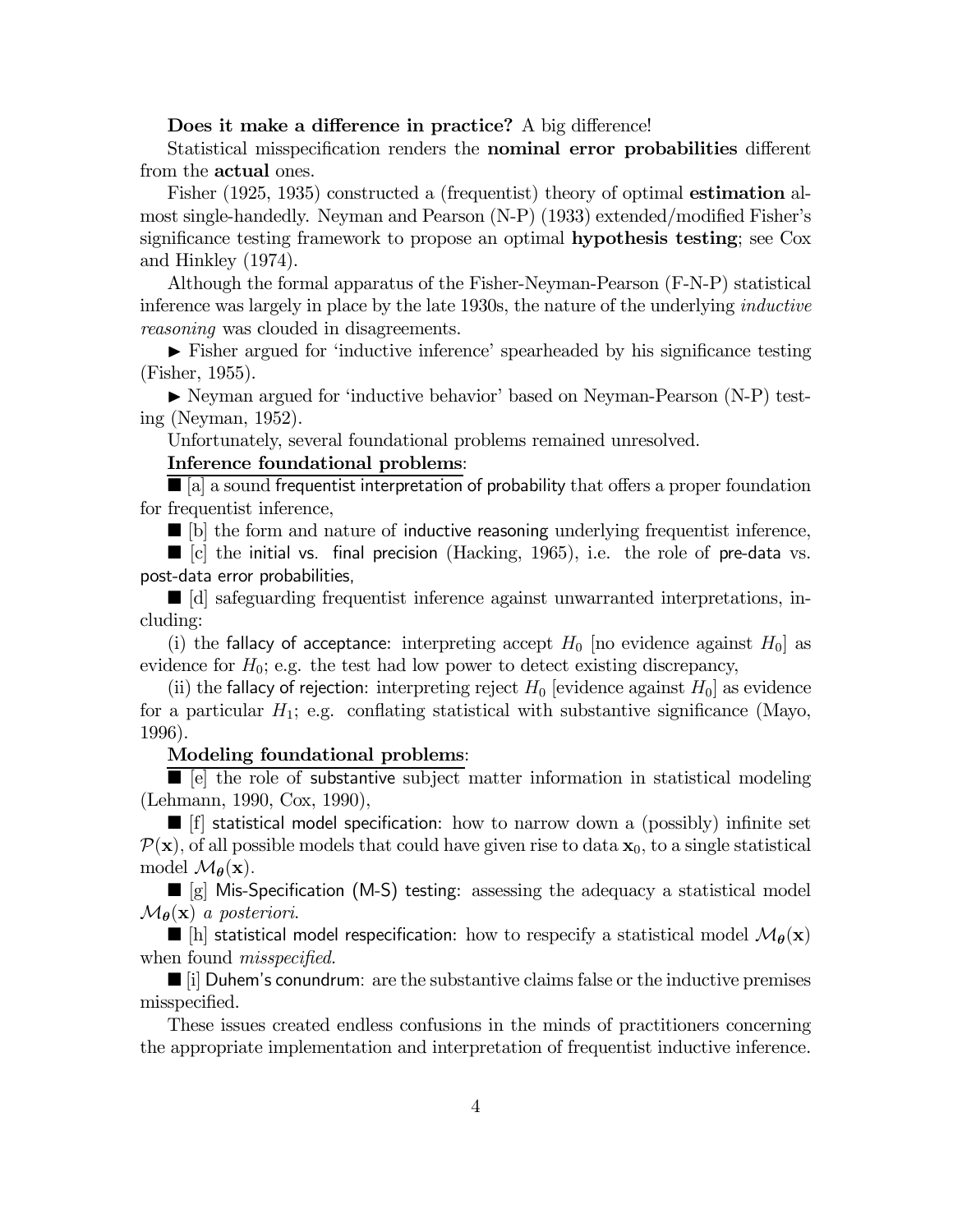Error statistics (A) extends the Fisher-Neyman-Pearson (F-N-P) approach by supplementing it with a **post-data severity** assessment component, in an attempt to address problems [b]-[d] (Mayo, 1996, Mayo & Spanos, 2006, 2010, 2011).

(B) It refines the F-N-P approach by proposing a broader framework with a view to secure statistical adequacy, motivated by the aim to deal with the foundational problems [e]-[i]; Mayo and Spanos (2004), Spanos (1986, 1999, 2007, 2018).

 $\star$  This paper focuses on [a] by defending the *frequentist interpretation* of probability against several well-rehearsed charges, including:

(i) the circularity of its definition,

(ii) its reliance on 'random samples',

(iii) its inability to assign 'single event' probabilities, and

(iv) the 'reference class' problem.

 $\blacktriangleright$  The argument in a nutshell is that, although charges (i)-(iv) might constitute legitimate criticisms of enumerative induction and the von Mises (1928) rendering of the frequentist interpretation of probability, they constitute misplaced indictments when directed against the model-based 'stable long-run frequencies' interpretation (Neyman, 1952), grounded on the Strong Law of Large Numbers (SLLN).

Key difference between enumerative and model-based induction.

**Enumerative induction** relies on simple (implicit) statistical models whose premises are vaguely framed in terms of a priori stipulations like the 'uniformity of nature' and the 'representativeness of the sample' (Skyrms, 2000).

**Model-based induction** revolves around  $\mathcal{M}_{\theta}(\mathbf{x})$  whose premises are specified in terms of probabilistic assumptions that are testable vis-à-vis data  $x_0$ .

# 2 Frequentist interpretation of probability

This section articulates a frequentist interpretation, that revolves around the notion of a statistical model, as opposed to the 'collective' for the von Mises variant.

## 2.1 Kolmogorov's axiomatic formulation of probability

Mathematical probability, as formalized by Kolmogorov (1933), takes the form of a **probability space**  $(S, \mathfrak{F}, \mathbb{P}(.)$ , where:

(a)  $S$  denotes the set of all possible distinct outcomes.

(b)  $\mathfrak F$  denotes a set of subsets of S, called *events* of interest, endowed with the mathematical structure of a  $\sigma$ -field, i.e. it satisfies the following conditions:

(i)  $S \in \mathfrak{F}$ , (ii) if  $A \in \mathfrak{F}$ , then  $A \in \mathfrak{F}$ ,

(iii) if  $A_i \in \mathfrak{F}$  for  $i=1,2,...,n, ...$  then  $\bigcup_{i=1}^{\infty} A_i \in \mathfrak{F}$ .

(c)  $\mathbb{P}(.): \mathfrak{F} \to [0,1]$  is a set function satisfying the axioms:

 $[A1] \quad \mathbb{P}(S) = 1$ , for any outcomes set S,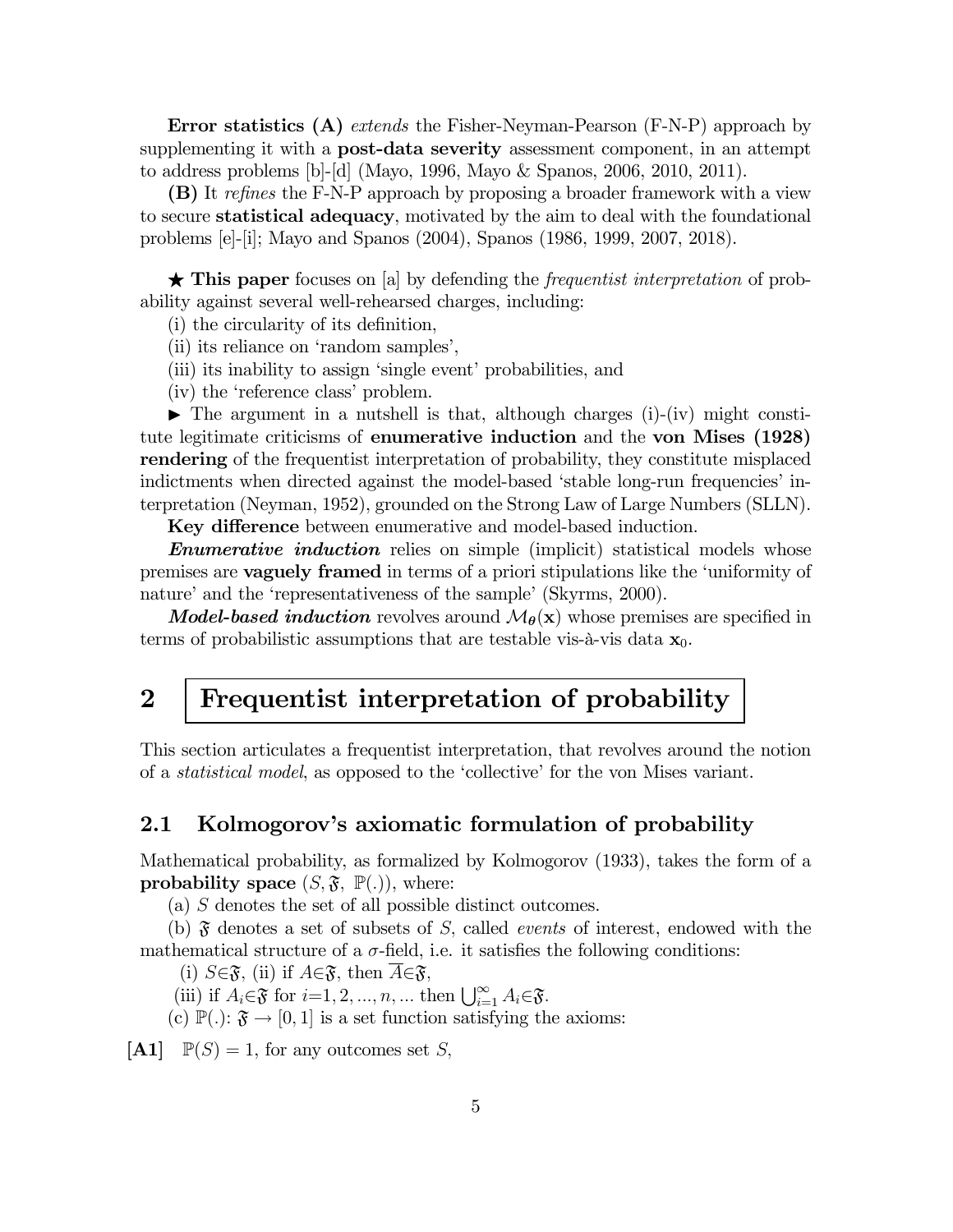- $[A2] \quad \mathbb{P}(A) \geq 0$ , for any event  $A \in \mathfrak{F}$ ,
- [A3] Countable Additivity. For  $A_i \in \mathfrak{F}$ ,  $i=1, ..., n, ...,$  s.t.  $A_i \cap A_j = \emptyset$ , for all  $i \neq j$ ,  $i, j = 1, 2, ..., n, ...,$  then  $\mathbb{P}(\bigcup_{i=1}^{\infty} A_i) = \sum_{i=1}^{\infty} \mathbb{P}(A_i)$ .

 $\star$  This formalization places probability squarely into the mathematical field of measure theory concerned more broadly with assigning size, length, content, area, volume, etc. to sets; see Billingsley (1995).

Can the above **Kolmogorov formalism** be given an *interpretation* by assigning a meaning to the primitive term probability?

"The mathematical theory belongs entirely to the conceptual sphere, and deals with purely abstract objects. The theory is, however, designed to form a model of a certain group of phenomena in the physical world, and the abstract objects and propositions of the theory have their counterparts in certain observable things, and relations between things. If the model is to be practically useful, there must be some kind of general agreement between the theoretical propositions and their empirical counterparts." (Cramer, 1946)

Primary objective. Modeling observable stochastic phenomena of interest giving rise to data that exhibit chance regularity patterns (Spanos, 1999).

# 2.2 Random variables and statistical models

An important extension of the initial Kolmogorov formalism based on  $(S, \mathfrak{F}, \mathbb{P}(.)$  is the notion of a *random variable*  $(r.v.)$ : a real-valued function:

$$
X(.)
$$
:  $S \to \mathbb{R}$ , such that  $\{X \le x\} \in \mathfrak{F}$  for all  $x \in \mathbb{R}$ .

That is,  $X(.)$  assigns numbers to the elementary events in S in such a way so as to preserve the original event structure of interest  $(\mathfrak{F})$ . This extension is important for bridging the gap between the mathematical model  $(S, \mathfrak{F}, \mathbb{P}(.)$  and the observable stochastic phenomena of interest, since observed data come usually in the form of numbers.

 $\blacktriangleright$  The most crucial role of the r.v.  $X(.)$  is to transform the original abstract probability space  $(S, \mathfrak{F}, \mathbb{P}(.))$  into a statistical model  $\mathcal{M}_{\theta}(\mathbf{x})$  defined on the real line:

$$
(S, \mathfrak{F}, \mathbb{P}(.)) \xrightarrow{X(.)} \mathcal{M}_{\theta}(\mathbf{x}) = \{ f(\mathbf{x}; \theta), \ \theta \in \Theta \}, \ \mathbf{x} \in \mathbb{R}_{X}^{n}.
$$

Hence, the notion of probability associated with  $\mathcal{M}_{\theta}(\mathbf{x})$  is purely **measure-theoretic** and follows directly from the axioms A1-A3 above; see Spanos (1999).

The relevant random variable underlying the traditional frequentist interpretation is defined by:

$$
\{X=1\}=A, \ \{X=0\}=\overline{A}, \ \text{with } \mathbb{P}(A)=p, \ \mathbb{P}(\overline{A})=1-p,
$$

which is a **Bernoulli** (Ber) distributed r.v.

The limiting process associated with the relative frequency interpretation requires 'repeating the experiment under identical conditions', which is framed in the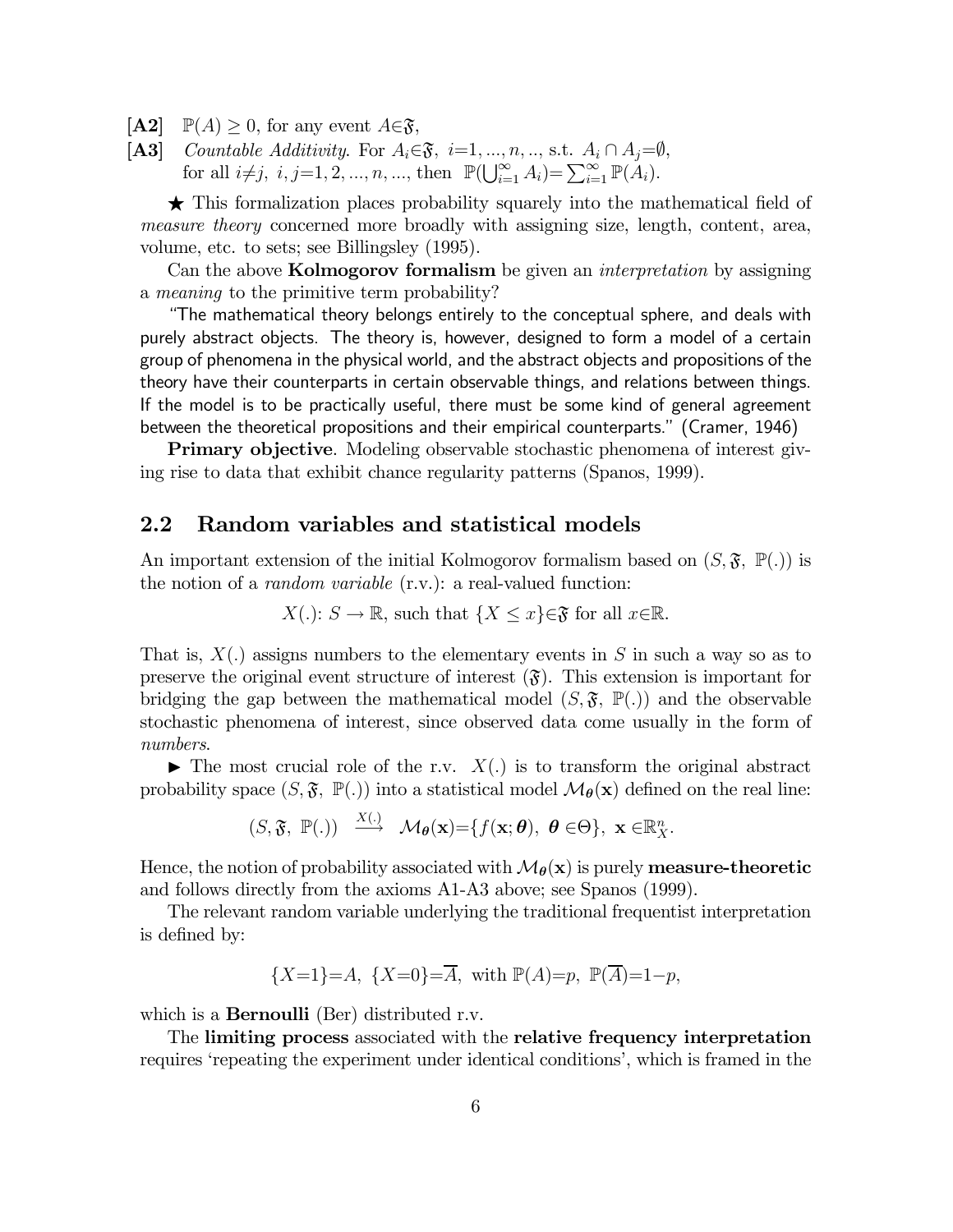form of an indexed sequence of random variables (a stochastic process)  $\{X_k, k \in \mathbb{N}\}\$ assumed to be IID, i.e. the underlying statistical model is **the simple Bernoulli** model:

$$
\mathcal{M}_{\theta}(\mathbf{x}): X_k \sim \text{BerIID}(\theta, \theta(1-\theta)), \ k \in \mathbb{N}.
$$
 (1)

In general, the statistical model  $\mathcal{M}_{\theta}(\mathbf{x})$  is viewed as a parameterization of the stochastic process  $\{X_k, k \in \mathbb{N}\}\$  whose probabilistic structure is chosen so as to render data  $\mathbf{x}_0:=(x_1, ..., x_n)$  a truly typical realization thereof.

Example 1. What would a truly typical realization from this model look like?



Fig. 4 - Typical realization from a BerIID process:  $\theta = .8$ 

# 2.3 The frequentist interpretation anchored on the SLLN

The proposed *frequentist interpretation* identifies the probability of an event  $A$  with the *limit* of the relative frequency of its occurrence,  $\overline{x}_n = \frac{1}{n} \sum_{k=1}^n x_k = \frac{m}{n}$ , in the context of a well-defined stochastic mechanism  $\mathcal{M}_{\theta}(\mathbf{x})$ .

The SLLN gives precise probabilistic meaning to the **unwarranted claim**:

the sequence of relative frequencies  $\{\overline{x}_n\}_{n=1}^{\infty}$  converges to p as  $n \rightarrow \infty$ .

Borel (1909). The original SLLN asserts that for an Independent and Identically Distributed (IID) Bernoulli process  $\{X_k, k \in \mathbb{N}\}$ :

$$
\mathbb{P}(\lim_{n \to \infty} (\frac{1}{n} \sum_{k=1}^{n} X_k) = p) = 1.
$$
 (2)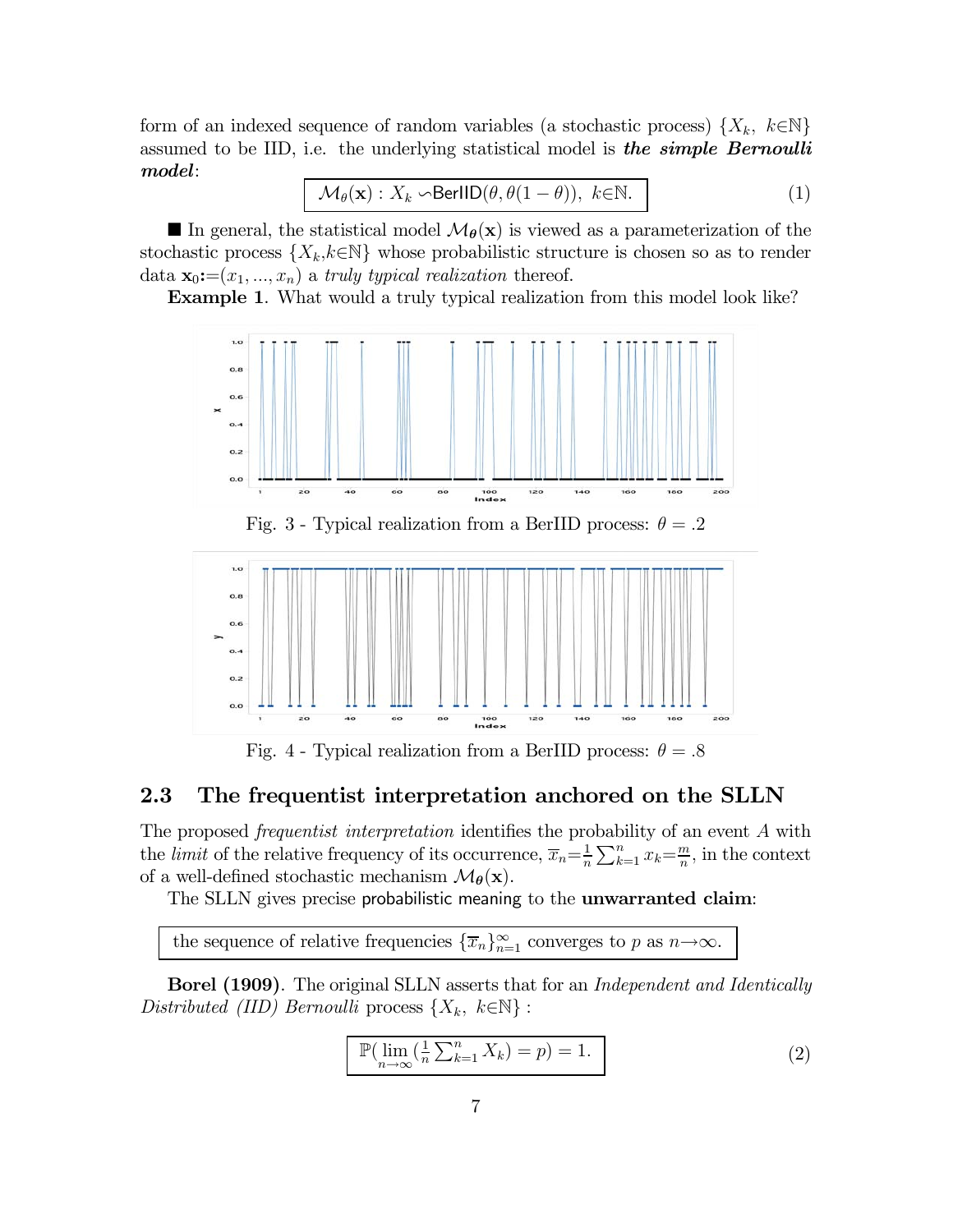That is, as  $n \to \infty$  the stochastic sequence  $\{\overline{X}_n = \frac{1}{n} \sum_{k=1}^n X_k\}_{n=1}^{\infty}$ , converges to a constant p with probability one or almost surely  $(a.s.) \quad [\overline{X}_n \stackrel{a.s.}{\rightarrow} p]$ ; see Billingsley (1995).



 $\overline{x}_n$  for Bernoulli IID data with  $n{=}200$ 

 $\blacktriangle$  Let us clarify the notion of convergence in (2) and delineate what the result does and does not mean.

First, the SLLN is a measure-theoretic result which asserts that the probabilistic convergence in (2) holds everywhere in a domain  $D_1 \subset S$  except on  $D_0 \subset S$ , a set of measure zero  $(\mathbb{P}(D_0)=0)$ , i.e.

$$
D_1 = \{s: \lim_{n \to \infty} \overline{X}_n(s) = p, s \in S\}, D_0 = \{s: \lim_{n \to \infty} \overline{X}_n(s) \neq p, s \in S\}.
$$

"Thus,  $D$  is the set of outcomes for which the 'long-term relative frequency' idea works. Then D is an event, and  $P(D)=1$ ." (Williams, 2001, p. 111).

**Second,** the result in (2) is essentially *qualitative*, asserting that convergence holds in the limit, but provides no quantitative information pertaining to the accuracy of 1  $\frac{1}{n}\sum_{k=1}^n x_k$  as an approximation of  $\mathbb{P}(A)$  for a given  $n < \infty$ . For that one needs to invoke the Law of Iterated Logarithm (LIL), which quantifies the rate of convergence of the process  ${\{\overline{X}_n\}}_{n=1}^{\infty}$ . For an IID process  ${\{X_k, k \in \mathbb{N}\}\}\$ with  $E(X_k)=\mu$ ,  $Var(X_k)=\sigma^2<\infty$ ,  $k \in \mathbb{N}$ :



Third, the result in (2) holds when  $\{X_k, k \in \mathbb{N}\}$  satisfies certain probabilistic assumptions, the most restrictive being IID, i.e. these assumptions are sufficient to secure the limit exists.

 $\star$  This suggests that from a modeling perspective, the SLLN is essentially an existence result for stable (constant) relative frequencies  $(\overline{X}_n \stackrel{a.s.}{\rightarrow} p)$ , in the sense that it specifies sufficient conditions for the process  $\{X_k, k \in \mathbb{N}\}\)$  to be amenable to statistical modeling and inference.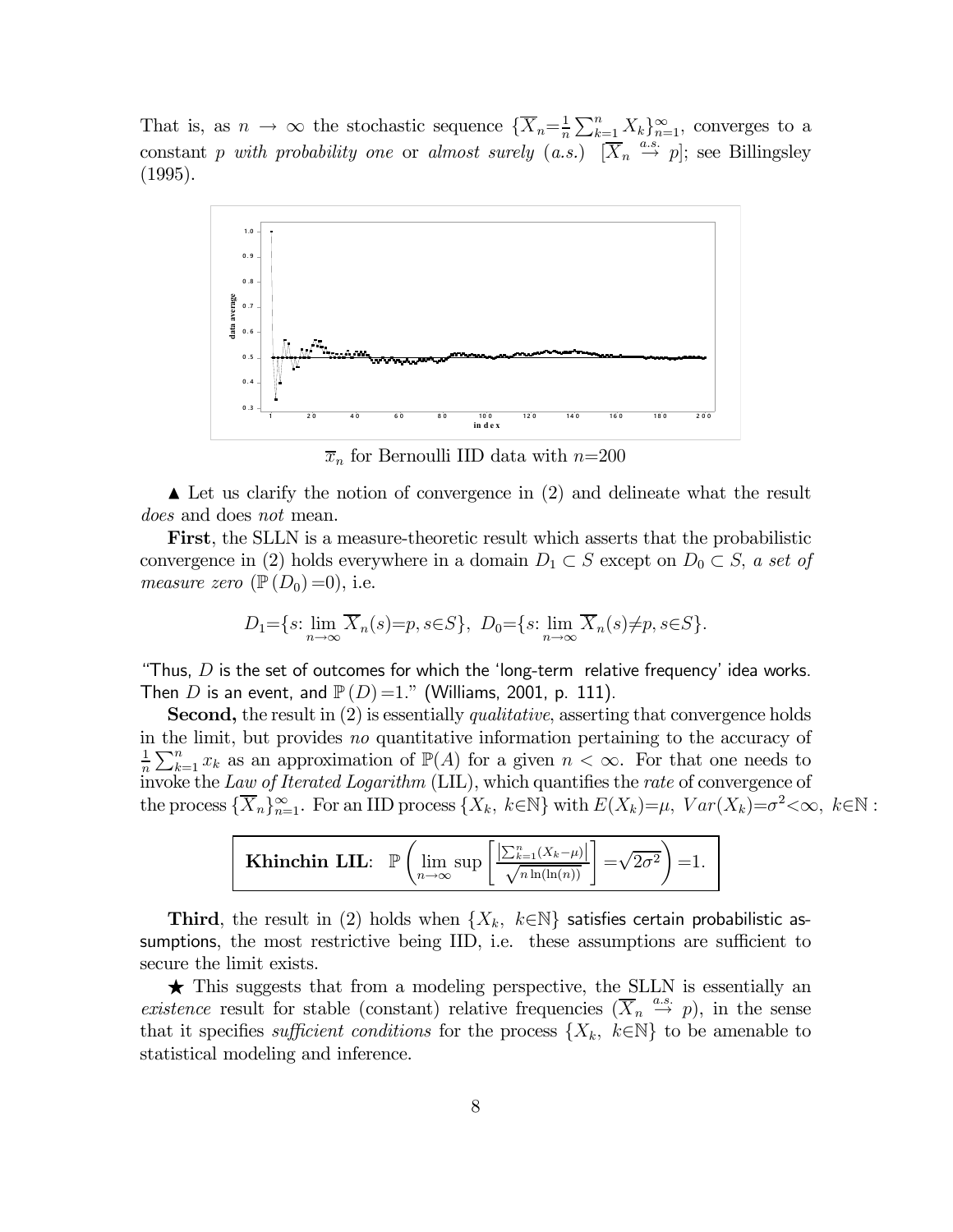That is, the absence of stable relative frequencies implies that the phenomenon of interest is beyond the scope of statistical modeling, because it exhibits no  $k$ -invariant chance regularities.

Fourth,  $\overline{X}_n \stackrel{a.s.}{\rightarrow} p$  does not involve any claims about the **mathematical convergence** of the sequence of numbers  $\{\overline{x}_n\}_{n=1}^{\infty}$  to p in a purely mathematical sense:  $\lim_{n\to\infty} \overline{x}_n = p.$ 

Unfortunately, the line between probabilistic  $(a.s.)$  and mathematical convergence was blurred by von Mises's (1928) collective which was defined in terms of infinite realizations  ${x_k}_{k=1}^{\infty}$  whose partial sums  ${\overline{x}_n}_{n=1}^{\infty}$  converge to p; Gillies (2000). However, any attempt to make rigorous the convergence  $\lim_{n\to\infty} \overline{x}_n = p$  is ill-fated for mathematical reasons:

"Trying to be 'precise' by making a definition out of the 'long-term frequency' idea lands us in real trouble. Measure theory gets us out of the difficulty in a very subtle way discussed in Chapter 4." (Williams, 2001, p. 25)

The long-run metaphor associated with the frequentist interpretation, anchored on the SLLN, enables one to conceptualize the frequentist interpretation of probability by bringing out the connection between the stochastic generating mechanism (i.e. IID Bernoulli) and the probability of event(s) of interest (e.g..  $X=1$ ).

In conclusion, it is important to emphasize that, by themselves, mathematical results, such as the SLLN (2) and the LIL, do not suffice to provide an apposite frequentist interpretation that addresses the foundational problems pertaining to the inductive reasoning underlying frequentist inference.

**▲ Statistical induction** requires a pertinent link between such mathematical results and the actual data-generating mechanism. In error statistics this link takes the form of the interpretive provisions:

[i] data  $\mathbf{x}_0=(x_1, x_2, \ldots, x_n)$  is viewed as a 'typical' realization of the process  $\{X_k, k \in \mathbb{N}\}\$  specified by the statistical model  $\mathcal{M}_{\theta}(\mathbf{x})$ , and [ii] the 'typicality' of  $\mathbf{x}_0$  (e.g. IID) can be assessed using M-S testing.

That is, the set of all typical realizations — they satisfy the invoked probabilistic assumptions (IID) – comprise the uncountable set  $D_1={s:\lim_{n\to\infty}\overline{X}_n(s)=p, s\in S}$  of measure one, but the non-typical realizations such as:

$$
\begin{aligned}\n\{x_k\}_{k=1}^{\infty} &= \{0, 0, \ldots, 0, \ldots\}, \\
\{x_k\}_{k=1}^{\infty} &= \{1, 1, \ldots, 1, \ldots\}, \\
\{x_k\}_{k=1}^{\infty} &= \{1, 0, 1, 0 \ldots, 1, 0, \ldots\}, \\
\{x_k\}_{k=1}^{\infty} &= \{1, 1, 0, 0, 1 \ldots, 1, 0, 0, \ldots\}, \\
\{x_k\}_{k=1}^{\infty} &= \{1, 1, 1, 0, 0, 0, \ldots, 0, 1, 1, 1, \ldots\}, \text{ etc.}\n\end{aligned}\n\tag{3}
$$

define a countable set  $D_0={s:\lim_{n\to\infty}X_n(s)\neq p, s\in S}$  of measure zero; see Adams and Guillemin (1996). But how would one know that the particular realization  $x_0$  in hand is non-typical? They do not satisfy the probabilistic assumptions (IID). Hence,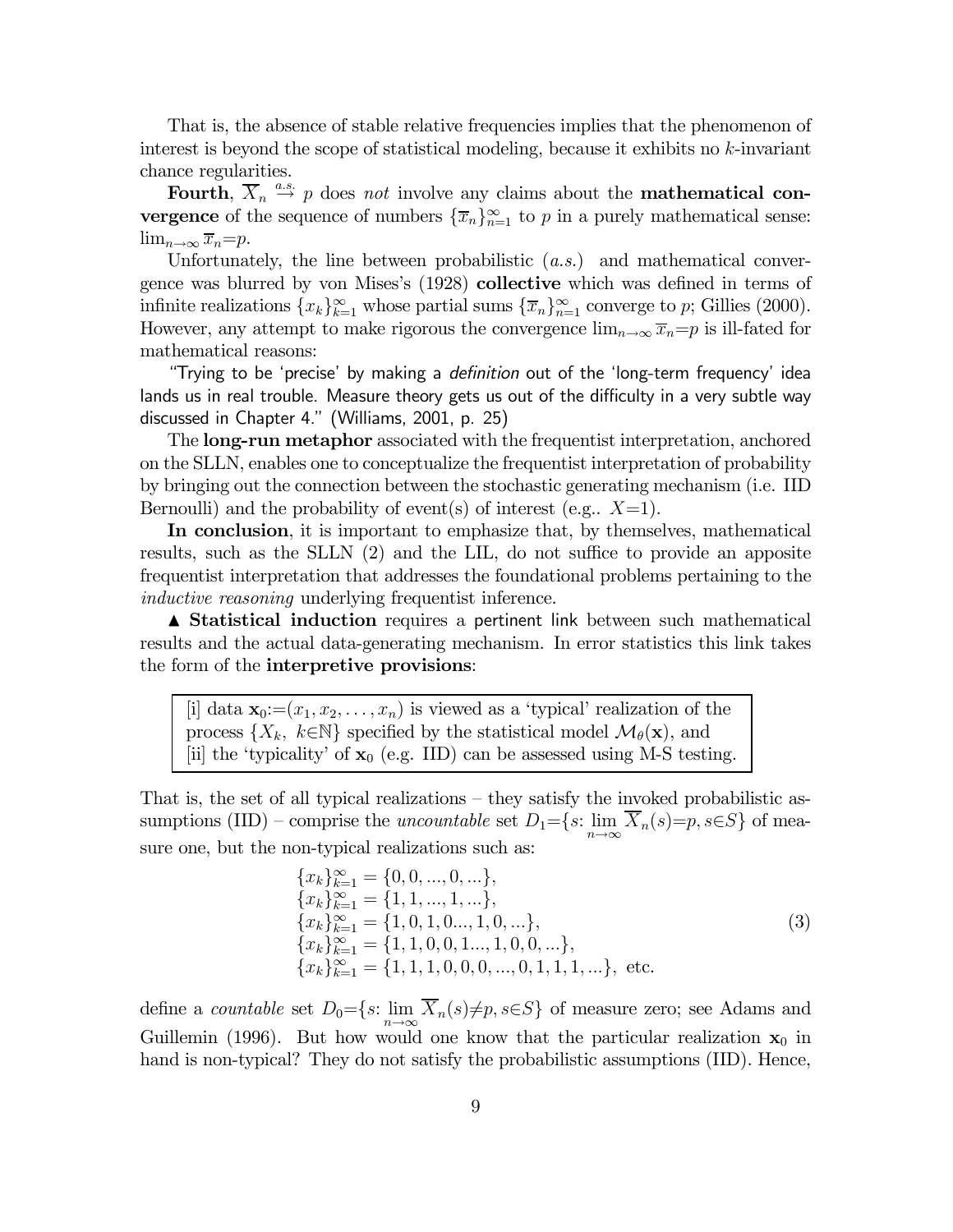in practice the falsity of the IID assumptions can be detected using simple Mis-Specification (M-S) tests, like a *runs test*, which relies solely on mathematical combinatorics; see Spanos (2019).

# 2.4 Von Mises' frequentist interpretation

 $\equiv$ 

The early 20th century rendering of the frequentist interpretation of probability was put forward by von Mises (1928). In contrast to the model-based frequentist interpretation that revolves around the concept of a statistical model  $\mathcal{M}_{\theta}(\mathbf{x})$ , von Mises interpretation of probability is anchored on:

> a collective: an infinite sequence of outcomes in the context of which each relevant event has a limiting relative frequency that is invariant to place selections.

More formally, **a collective** is an infinite sequence  ${x_k}_{k=1}^{\infty}$  of *outcomes* of 0's and 1's, representing the occurrence of event  $A(x_k=1)$  that satisfies two conditions:

| Table 10.5: Conditions for von Mises collective |                                                                                              |  |
|-------------------------------------------------|----------------------------------------------------------------------------------------------|--|
|                                                 | (C) Convergence: $\lim_{n\to\infty} \left(\frac{1}{n}\sum_{k=1}^n x_k\right) = p_A,$         |  |
|                                                 | (R) Randomness: $\lim_{n\to\infty} \left(\frac{1}{n}\sum_{k=1}^n \varphi(x_k)\right) = p_A,$ |  |

where  $\varphi(.)$  is a mapping of admissible place-selection sub-sequences  $\{\varphi(x_k)\}_{k=1}^{\infty}$ .

Since the 1940s, the philosophy of science literature has called into question von Mises's frequentist interpretation of probability on several grounds by viewing it as providing the link between the empirical relative frequencies and the corresponding mathematical probabilities in conjunction with *induction by enumeration*; see Salmon (1967), Gillies (2000).

Induction by enumeration: if  $m/n$  observed A's are B's, infer (inductively) that approximately  $m/n$  of all A's are B's.

Enumerative induction is widely viewed in philosophy of science as the quintessential form of statistical induction.

Model-based induction. In contrast to the use of enumerative induction in philosophical discussions, practitioners in most applied fields rely on frequentist modelbased induction based on the notion of a statistical model  $\mathcal{M}_{\theta}(\mathbf{x})$ , assumed to represent an idealized generating mechanism that could have given rise to data  $\mathbf{x}_0:=(x_1, ..., x_n)$ . The key difference between the two perspectives stems from the nature and justification of their inductive premises and the ensuing inferences; see Spanos (2013a).

Model-based induction relies on a statistical model  $\mathcal{M}_{\theta}(\mathbf{x})$  whose inductive premises are specified in terms of testable probabilistic assumptions pertaining to a general stochastic process  $\{X_t, t \in \mathbb{N} := (1, 2, ..., n, ...) \}$  underlying data  $\mathbf{x}_0$ . In particular, data  $\mathbf{x}_0$ is viewed as a 'truly typical' realization of  $\{X_t, t \in \mathbb{N}\}\$ , and the appropriateness of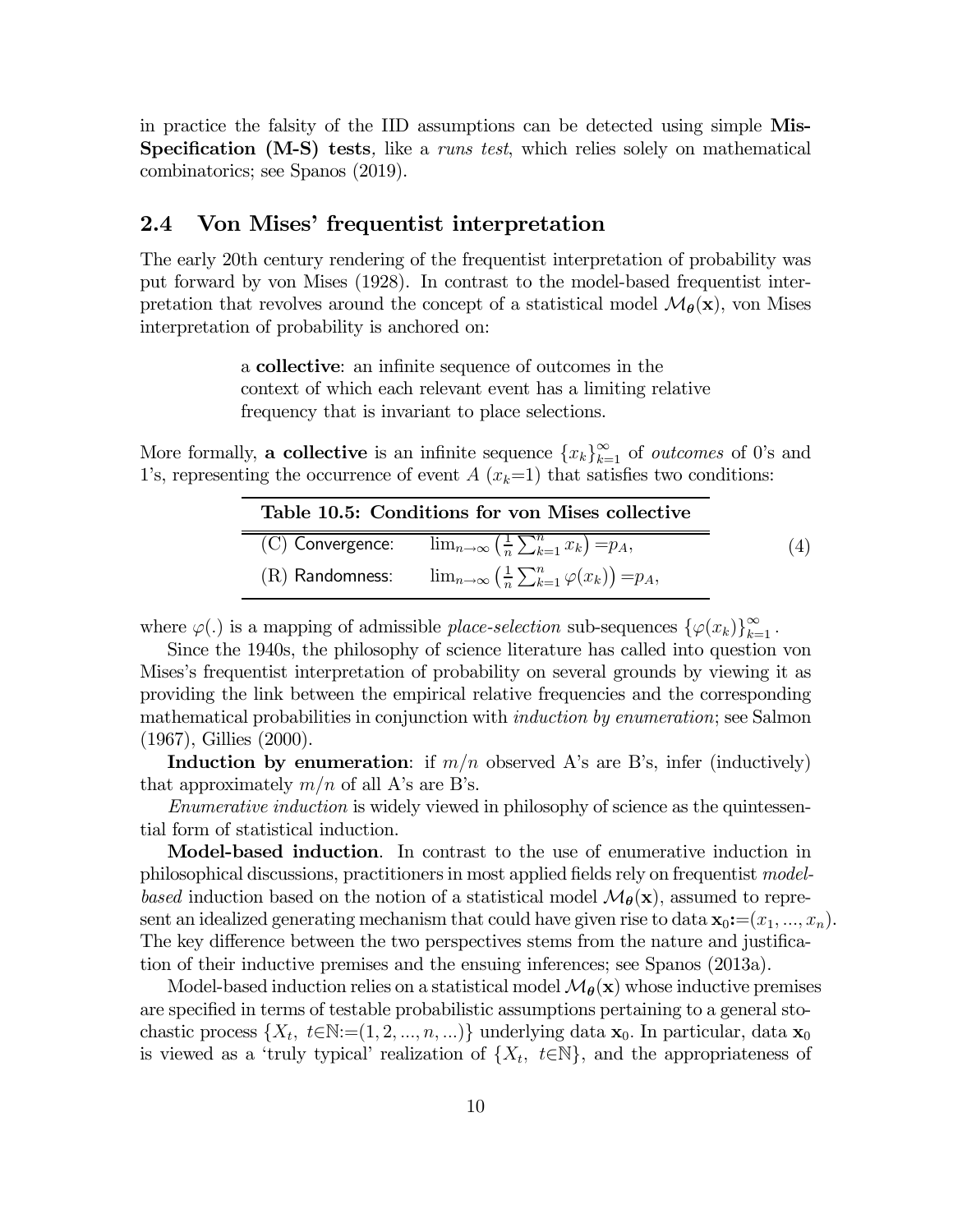$\mathcal{M}_{\theta}(\mathbf{x})$  is empirically justified by testing the 'typicality' of  $\mathbf{x}_0$ . Viewed from this model-based perspective, 'enumerative induction' relies on a simple (implicit) statistical model whose premises are framed in terms of a priori stipulations like the 'uniformity of nature' and the 'representativeness of the sample' (Skyrms, 1999).

**Long-run metaphor.** The von Mises 'collective'  ${x_k}_{k=1}^{\infty}$  represents an infinite realization of a 'random' process  $\{X_t, t \in \mathbb{N}\}\$  that is often identified by the critics of the frequentist interpretation with the 'long-run' metaphor. Such an interpretation is shown to be inapposite for model-based induction which relies on the 'typicality' of the finite realization  $\mathbf{x}_0 := \{x_k\}_{k=1}^n$ . It is argued that these charges stem primarily from mis-attributing to the long-run metaphor a temporal and/or a physical dimension instead of the 'repeatability' in principle of the underlying stochastic mechanism described by  $\mathcal{M}_{\theta}(\mathbf{x})$ .

# 2.5 Revisiting the circularity charge

The common sense intuition underlying the SLLN in (2), that the relative frequency of occurrence of event A converges to  $\mathbb{P}(A)=p$  as n increases, is often the source of the charge that the frequentist interpretation of probability is circular.

For example, Lindley (1965), p. 5, argues:

"... there is nothing impossible in  $\frac{m}{n}$  differing from  $p$  by as much as  $2\epsilon$ , it is merely rather unlikely. And the word unlikely involves probability ideas so that the attempt at a definition of 'limit' using mathematical limit becomes circular."

This charge of circularity is denied by Renyi (1970, p. 159):

"It may seem that there lurks some vicious circle here: probability was indeed defined by means of the stability of relative frequency, and yet in the definition of stability of relative frequency the concept of probability is hidden. In reality there is no logical fault. The "definition" of the probability stating that the probability is the numerical value around which the relative frequency is fluctuating at random is not a mathematical definition: it is an intuitive description of the realistic background concept of probability. Bernoulli's law of large numbers, on the other hand, is a theorem deduced from the mathematical concept of probability; there is thus no vicious circle."

 $\blacktriangleright$  Elaborating on his last sentence, the SLLN is an existence result for 'stable relative frequencies' (converging to constant  $p$ ), whose assertions rely exclusively on the Kolmogorov mathematical formalism.

Indeed, a closer look at the word 'unlikely' that Lindley argues renders the argument circular, shows that the SLLN refers to the convergence of  $\{X_n\}_{n=1}^{\infty}$  [not  ${\lbrace \overline{x}_n \rbrace}_{n=1}^{\infty}$ , which involves the purely measure-theoretic notion of a set of measure zero.

Anonymous referee: To suggest, as he/she does, that Lindley lacks sufficient expertise in the measure-theoretic treatment of probability is insulting, false and rebounds back on him/her: what Lindley and those other authors possess besides unchallengeable mathematical competence is a sensitivity to philosophical problems and a realisation that appeals to convergence except on sets of measure zero, 'strong consistency' etc. do not solve them.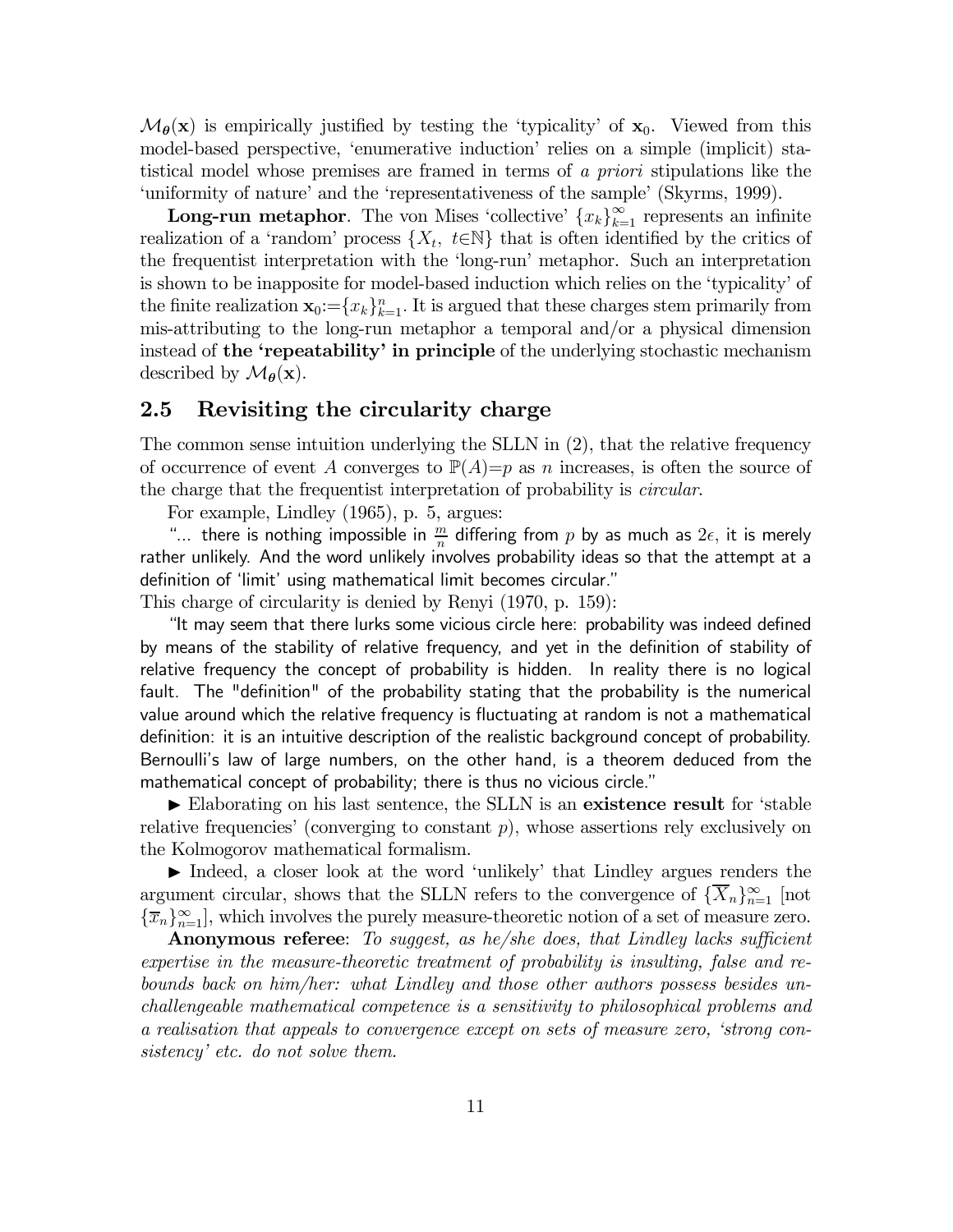**Response:** Lindley referring to  $|\overline{x}_n - p| \leq \epsilon$  is invoking mathematical convergence of the form  $\overline{x}_n \rightarrow \overline{p}$  has nothing to do with almost sure convergence of  $\overline{X}_n \xrightarrow{a.s.} p.$ 

Adams and Guillemin (1996), in the introduction to a book entitled "Measure Theory and Probability", argue:

"What we hope to convey here is that had the Lebesgue theory of measure not existed, one would be forced to invent it to contend with the paradoxes of large numbers." (p.  $\times$ )

Given that the SLLN and the LIL are purely measure-theoretic results, the circularity charge is clearly misplaced. Why do critics keep reiterating this charge?

 $\blacktriangledown$  One possible explanation might be that these critics consider the 'long-run frequency' itself as providing a 'definitional link' between "statements of probability calculus" and "the physical reality" (Howson and Urbach, 2005, p. 48-49).

The pertinence of this link was challenged by Kolmogorov (1963), p. 369:

"[the long-run frequency] does not contribute anything to substantiate the application of the results of probability theory to real practical problems where we always have to deal with a finite number of trials."

The model-based frequentist interpretation invokes no such link. The link comes in the form of the interpretive provisions [i]-[ii], focusing on the initial segment  $x_0$  by viewing it as a 'truly typical' realization of the process  $\{X_k, k \in \mathbb{N}\}.$ 

[i] data  $\mathbf{x}_0 := (x_1, x_2, \ldots, x_n)$  is viewed as a 'typical' realization of the process  $\{X_k, k \in \mathbb{N}\}\$  specified by the statistical model  $\mathcal{M}_{\theta}(\mathbf{x})$ , and [ii] the 'typicality' of  $\mathbf{x}_0$  (e.g. IID) can be assessed using M-S testing.

The same interpretive provisions [i]-[ii] are used by Kolmogorov's algorithmic information theory (Li and Vitanyi, 2008), whose notion of randomness is based on the effective computability and **incompressibility** of finite sequences.

This provides a purely non-probabilistic (algorithmic) rendering to the frequentist interpretation that operationalizes all the above measure-theoretic results:

"... algorithmic information theory is really a constructive version of measure (probability) theory." (Chaitin, 2001, p. vi)

 $\star$  This algorithmic rendering dispels any intimation of **circularity** stemming from the interpretive provisions [i]-[ii].

## 2.6 The frequentist interpretation and 'random samples'

Does the proposed frequentist interpretation of probability rely on the notion of a random sample **X** (IID random variables  $(X_1, ..., X_n)$ )?

It is fair to say that the IID assumptions appear to constitute an integral part of von Mises's (1928) frequentist interpretation, being reflected in his condition of 'invariance under place selection' for *admissible collectives*  $\{x_k\}_{k=1}^{\infty}$ .

However, the frequentist interpretation anchored on the SLLN does not require such restrictive assumptions imposed on the underlying process  $\{X_k, k \in \mathbb{N}\}\$ .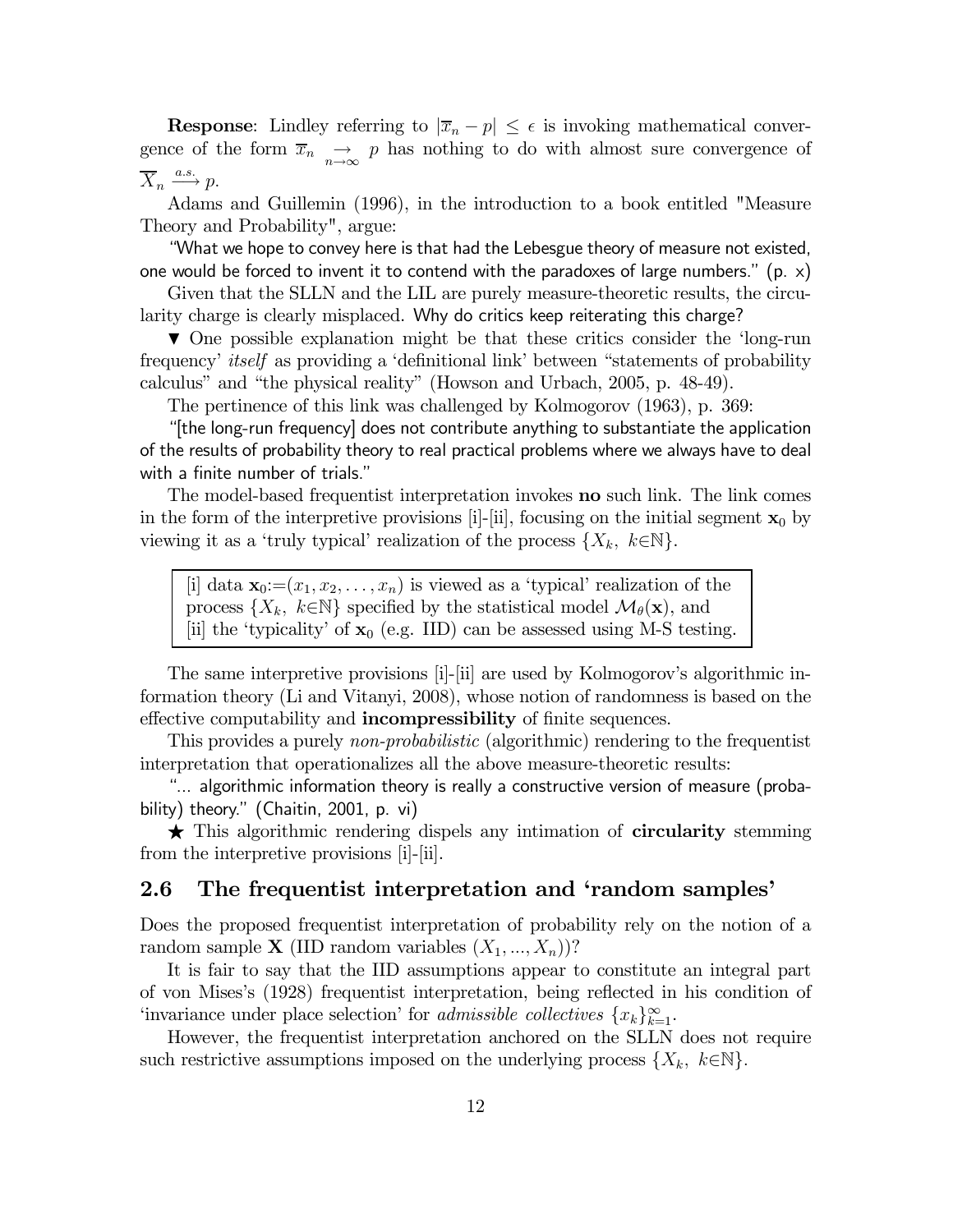Beginning in the 1930s, the literature on stochastic processes has greatly extended the intended scope of statistical modeling by a gradual weakening of the IID assumptions and the introduction of probabilistic notions of dependence and heterogeneity; see Doob (1953).

This broadening brought about a shift away from the original von Mises **notion** of randomness.

Kolmogorov (1983) reflecting on this issue argued:

"... we should have distinguished between randomness proper (as absence of any regularity) and stochastic randomness (which is the subject of probability theory). There emerges the problem of finding reasons for the applicability of the mathematical theory of probability to the phenomena of the real world."  $(p. 1)$ 

Von Mises randomness and the accompanying unpredictability of infinite sequences (impossibility of a gambling system), has been replaced by stochastic randomness, reflected by the 'chance regularities' exhibited by finite realizations of processes that can be used to enhance statistical predictability.

 $\blacktriangledown$  This motivated the notion of 'typical realization', which can be easily extended to non-IID processes. The only restriction on the latter is that they retain a form of t-invariance encapsulating the unvarying features of the phenomenon being modeled in terms of the unknown parameter(s)  $\theta$ .

**Example.** Assuming that the process  $\{y_t, t \in \mathbb{N}\}\$ is Normal, Markov and meanheterogeneous, but covariance stationary, gives rise to an Autoregressive statistical model whose Generating Mechanism (GM) is:

$$
y_t = \beta_0 + \sum_{k=1}^m \beta_k t^k + \sum_{i=1}^p \alpha_i y_{t-i} + u_t, \quad t \in \mathbb{N},
$$

where  $\boldsymbol{\theta}$ := $(\beta_0, \beta_1, \ldots, \beta_m, \alpha_1, \alpha_2, \ldots, \alpha_p, \sigma^2)$  are *t*-invariant.

Indeed, the reason for defining  $\mathcal{M}_{\theta}(\mathbf{x})$  in terms of the *joint* distribution,  $f(\mathbf{x}; \theta)$ is to account for the dependence/heterogeneity in non-IID samples; a key result first established by Kolmogorov (1933).

Since Borel (1909) the sufficient probabilistic assumptions on the process  $\{X_k, k \in \mathbb{N}\}\$ giving rise to the SLLN result in (2) have been weakened considerably; Spanos (2019), ch. 9. In particular, the SLLN, as it relates to the frequentist interpretation of probability, has been extended in two different, but interrelated, directions.

First the result was proved to hold for processes considerably more sophisticated than BerIID, dropping the distributional assumption altogether and allowing for certain forms of non-IID structures such as  $\{X_k, k \in \mathbb{N}\}\$  being a heterogeneous Markov process or a martingale process.

**Second** the result has been extended from the linear function  $\overline{X}_n = \frac{1}{n} \sum_{k=1}^n X_k$ , to any Borel function of the sample, say  $Y_n=h(X_1, X_2, ..., X_n)$ ; Billingsley (1995).

For a general statistical model  $\mathcal{M}_{\theta}(\mathbf{x})$  based on a non-IID sample, the assignment of the probabilities using  $f(\mathbf{x}; \boldsymbol{\theta})$ ,  $\mathbf{x} \in \mathbb{R}_{X}^{n}$  depends crucially on being able to estimate consistently the unknown parameter(s)  $\theta$ . Indeed, the constancy of the parameters  $\theta$ renders possible the estimation of stable relative frequencies associated with  $f(\mathbf{x}; \theta)$ .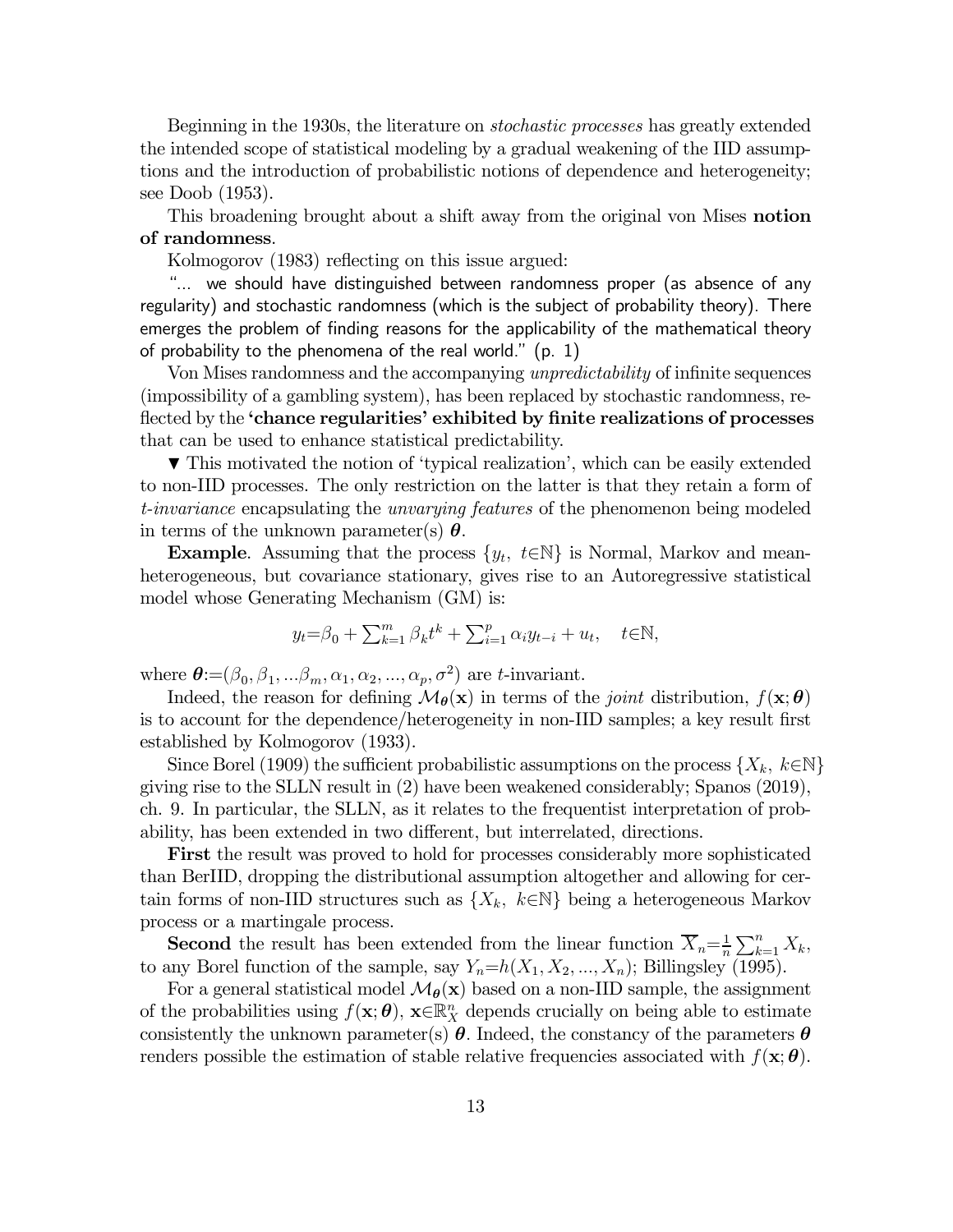Hence, in the context of  $\mathcal{M}_{\theta}(\mathbf{x})$ , the SLLN can be extended to secure the existence of a strongly consistent estimator  $\widehat{\theta}_n(X)$  of  $\theta$  :

$$
\mathbb{P}(\lim_{n\to\infty}\widehat{\boldsymbol{\theta}}_n(\mathbf{X})=\boldsymbol{\theta})=1.
$$
 (5)

The result in (5) underwrites what Neyman (1952) called 'stable long-run relative frequencies', whose existence is necessary for the phenomenon of interest to be amenable to statistical modeling and inference.

 $\blacktriangleright$  A similar view, also founded on 'statistical regularities', was articulated even earlier by Cramer (1946), pp. 137-151.

The strong consistency of  $\hat{\theta}_n$ , in conjunction with the statistical adequacy of:

$$
\mathcal{M}_{\widehat{\boldsymbol{\theta}}_n}(\mathbf{x}) = \{f(\mathbf{x}; \widehat{\boldsymbol{\theta}}_n)\}, \ \mathbf{x} \in \mathbb{R}_{X}^n,
$$

bestows an objective frequentist interpretation upon the probabilities assigned by  $f(\mathbf{x}; \hat{\theta}_n)$ ,  $\mathbf{x} \in \mathbb{R}^n$  which can be used to evaluate (estimate) the probability of any event in  $\sigma(X)\subset \mathfrak{F}$ , fully satisfying the **ascertainability criterion**. Similarly, such probabilistic assignments satisfy the admissibility criterion because relative frequencies can be viewed as an instantiation of the Kolmogorov formalism.

The above discussion suggests that the various criticisms of the frequentist interpretation on admissibility and ascertainability grounds, stemming from the convergence/divergence of the sequence of relative frequencies  $\{\overline{x}_n\}_{n=1}^{\infty}$  (Salmon, 1967, pp. 84-87), are simply misplaced.

To be fair, they constitute valid criticisms of the von Mises (1928) frequentist interpretation, but they are misdirected when leveled against the frequentist interpretation anchored on the SLLN.

# 3 Error statistics and model-based induction

The notion of a statistical model  $\mathcal{M}_{\theta}(\mathbf{x})$ ,  $\mathbf{x} \in \mathbb{R}_{X}^{n}$ , describing an idealized stochastic mechanism that could have given rise to  $\mathbf{x}_0$ , provides the cornerstone of the proposed frequentist interpretation of probability.

In error statistics, the **statistical model**  $\mathcal{M}_{\theta}(\mathbf{x})$  plays a pivotal role because:

- (i) it specifies the inductive premises of inference,
- (ii) it delimits legitimate events in terms of an univocal sample space  $\mathbb{R}^n$ ,
- (iii) it assigns probabilities to all legitimate events via  $f(\mathbf{x}; \boldsymbol{\theta})$ ,
- $\bullet$  (iv) it defines what are legitimate hypotheses and/or inferential claims,
- $\bullet$  (v) it determines the relevant error probabilities in terms of which the optimality and reliability of inference methods is assessed, and
- (vi) it lays out what constitute legitimate data  $x_0$  for inference purposes.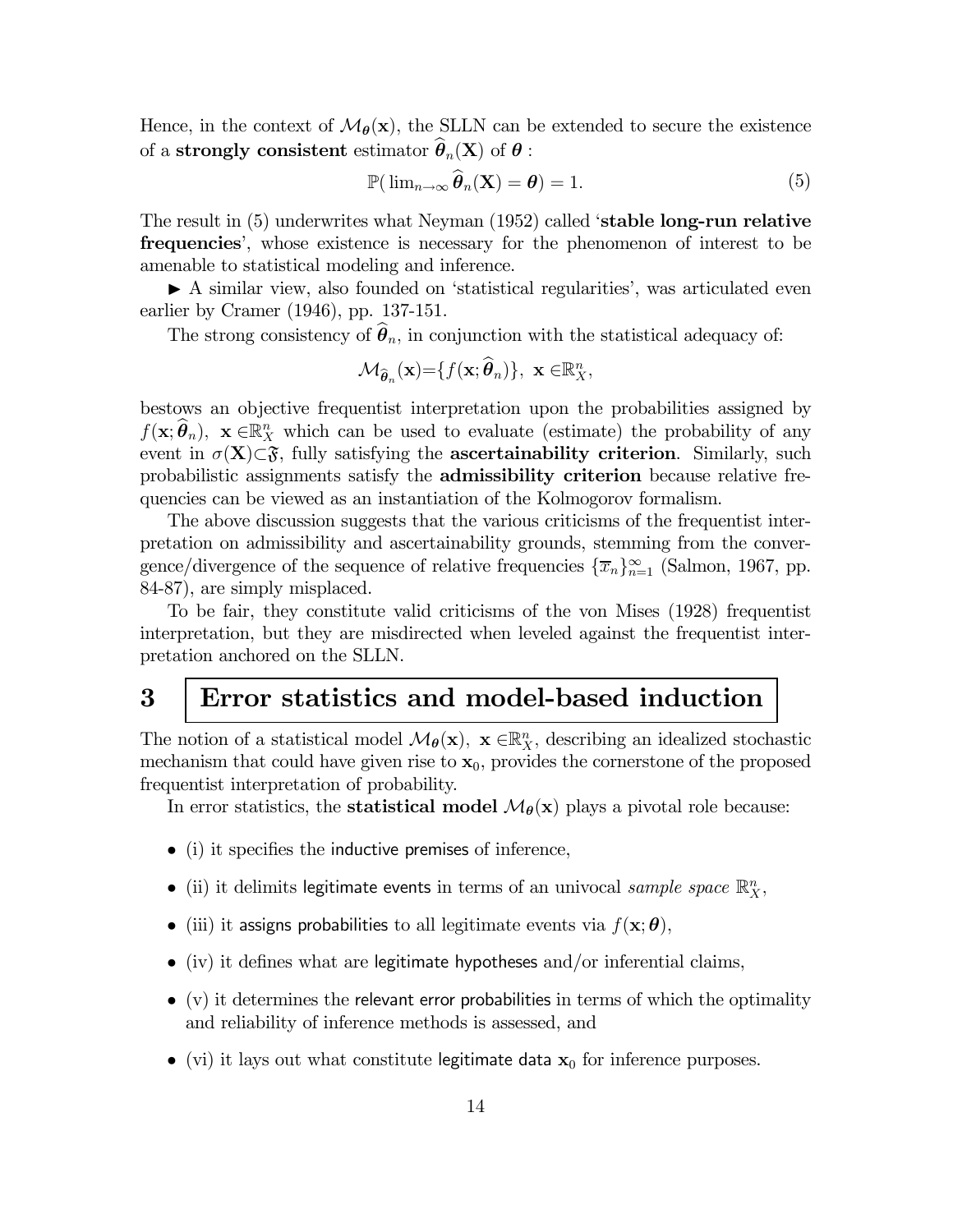In relation to (v),  $\mathcal{M}_{\theta}(\mathbf{x})$  also determines the optimality of inference procedures in terms of the relevant error probabilities. This is because for any statistic (estimator, test statistic), say  $T_n = g(X_1, ..., X_n)$ , its sampling distribution is derived from  $f(\mathbf{x}; \boldsymbol{\theta})$ via:

$$
F(t; \theta) := \mathbb{P}(T_n \leq t; \theta) = \underbrace{\int \int \cdots \int}_{\{\mathbf{x} : g(x_1, \ldots, x_n) \leq t; \ \mathbf{x} \in \mathbb{R}_X^n\}} f(\mathbf{x}; \theta) dx_1 dx_2 \cdots dx_n.
$$

### 3.1 Frequentist interpretation: an empirical justification

The statistical model underlying Borel's SLLN is the simple Bernoulli model  $\mathcal{M}_{\theta}(\mathbf{x})$ in (1), which can be specified more explicitly as in table 1. The validity of assumptions [1]-[4] vis-à-vis data  $\mathbf{x}_0$  is what secures the reliability of any inference concerning  $\theta$ , including the SLLN.

| Table 1 - Simple Bernoulli Model                                                         |                           |  |  |
|------------------------------------------------------------------------------------------|---------------------------|--|--|
| Statistical GM:<br>$X_k = \theta + u_k, \quad k \in \mathbb{N}.$                         |                           |  |  |
| Pernoulli: $X_k \backsim \text{Ber}(.,.), x_k=0,1,$<br>constant mean: $E(X_k) = \theta,$ |                           |  |  |
| [2]                                                                                      | $\sum k \in \mathbb{N}$ . |  |  |
| constant variance: $Var(X_k) = \theta(1-\theta)$ ,<br>[3]                                |                           |  |  |
| Independence: $\{X_k, k \in \mathbb{N}\}\$ is an independent process                     |                           |  |  |

Viewing the 'stable long-run frequency' idea in the context of the error statistical perspective, it becomes apparent that:

**▲** there is *nothing stochastic* about a particular data  $\mathbf{x}_0 := \{x_k\}_{k=1}^n$  when viewed as a realization of the process  $\{X_k, k \in \mathbb{N}\}.$ 

Data  $x_0$  denotes a set of numbers that exhibit certain chance regularity patterns *reflecting* the probabilistic structure of the underlying process  $\{X_k, k \in \mathbb{N}\}.$ 

From this perspective 'randomness' is firmly attached to  $\{X_k, k \in \mathbb{N}\}\$  and is only reflected in data  $\mathbf{x}_0$ .

Hence, the only relevant question is whether the chance regularity patterns exhibited by  $x_0$  reflect 'faithfully enough' the probabilistic structure presumed for  ${X_k, k \in \mathbb{N}}$ , i.e. whether  $\mathbf{x}_0$  constitutes a 'typical realization' of this process. Such typical realizations of zeros and ones form the uncountable set  $D_1={s:\lim_{n\to\infty}\overline{X}_n(s)=p, s\in S}$ of measure one ( $\mathbb{P}(D_1)=1$ ), and  $D_0=\{s: \lim_{n\to\infty}\overline{X}_n(s)\neq p, s\in S\}$  the set of non-typical realizations such as the ones in (3) of measure zero  $(\mathbb{P}(D_0)=0)$ .

In summary, the justification of the above frequentist interpretation of  $\mathbb{P}(A) = p$ , is not in terms of a priori stipulations, but stems from the adequacy of the statistical model  $\mathcal{M}_{\theta}(\mathbf{x})$  (table 1) originating in the interpretive provisions [i]-[ii]. That is, statistical adequacy secures the meaningfulness of identifying the limit of the relative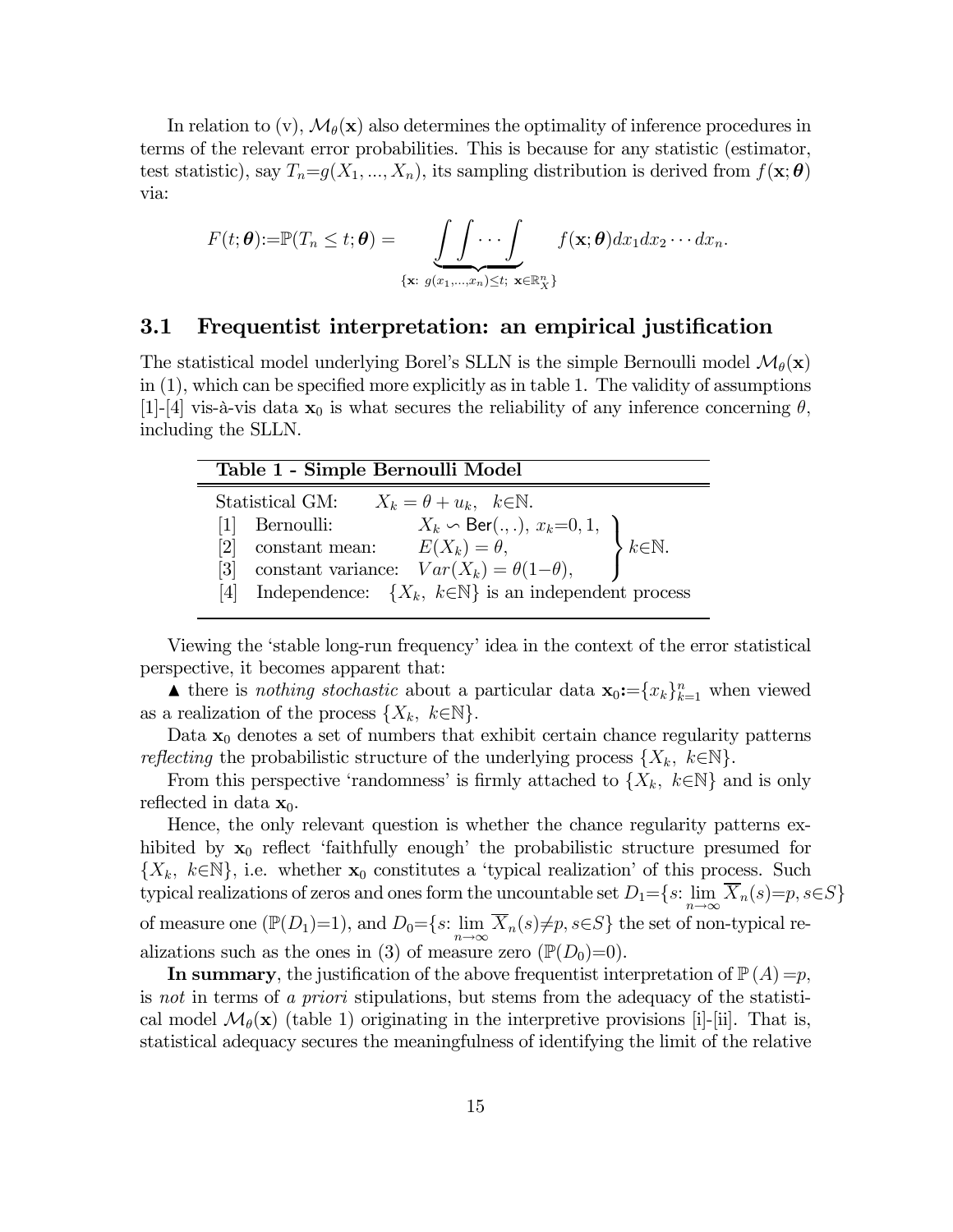frequencies  $\{\overline{x}_n\}_{n=1}^{\infty}$  with the probability p by invoking (2). Given that the probabilistic assumptions [1]-[4] are testable vis-à-vis data  $x_0$ , the frequentist interpretation is justifiable on empirical grounds.

N One could go even further and make a case that frequentist model-based induction has provided the missing empirical cornerstone for **ampliative induction**. First, it has formalized the philosopher's vague a priori stipulations like the 'uniformity of nature' and the 'representativeness of the sample' into clear probabilistic assumptions (IID) that are testable vis-à-vis data  $x_0$ . Second, it has extended the IID-based statistical models (implicitly used), to more general ones based on non-IID processes.

# 3.2 Kolmogorov complexity: an algorithmic perspective

A crucial feature of the above error-statistical stochastic perspective on randomness is that it can be viewed as a dual to an algorithmic perspective based on the notion of Kolmogorov complexity, associated with the work of Kolmogorov, Solomonoff, Martin-Löf and Chaitin (Li and Vitanyi, 2008). The duality stems from the fact that both perspectives rely on the same inductive interpretive stipulations [i]-[ii], but grounded on entirely different mathematical formulations.

The algorithmic complexity perspective provides a *non-probabilistic* interpretation to infinite realizations of IID processes  ${x_k}_{k=1}^{\infty}$  by focusing on the *effective computabil*ity and incompressibility of its finite initial segment  $\mathbf{x}_0 := \{x_k\}_{k=1}^n$ . A particular finite sequence  ${x_k}_{k=1}^n$  is 'algorithmically incompressible' iff the shortest program which will output  $x_0$  and halt is about as long as  $x_0$  itself. Incompressible sequences (strings) turn out to be indistinguishable, by any computable and measurable test, from typical realizations of IID Bernoulli processes, and vice versa. Hence, incompressible sequences provide a model of the most basic sort of probabilistic process which can be defined without any reference to probability theory; see Salmon (1984). Indeed, the complexity framework can be used to characterize (Li and Vitanyi, 2008):

"random infinite sequences as sequences all of whose initial finite segments pass all effective randomness tests"; see Kolmogorov (1963), p. 56.

Moreover, these tests rely on algorithmic notions of partial recursive functions and incompressibility.

The key to the duality between the stochastic and algorithmic perspectives is provided by:

"Martin-Löf's [1969] important insight that to justify any proposed definition of randomness one has to show that the sequences that are random in the stated sense satisfy the several properties of stochasticity we know from the theory of probability." (Li and Vitanyi, 2008, p. 146)

This duality can be used to dispel any lingering suspicions concerning the circularity of the frequentist interpretation of probability. This is because the Kolmogorov complexity framework provides an operational algorithmic (non-probabilistic) interpretation to all the above measure-theoretic results, including non-typical realizations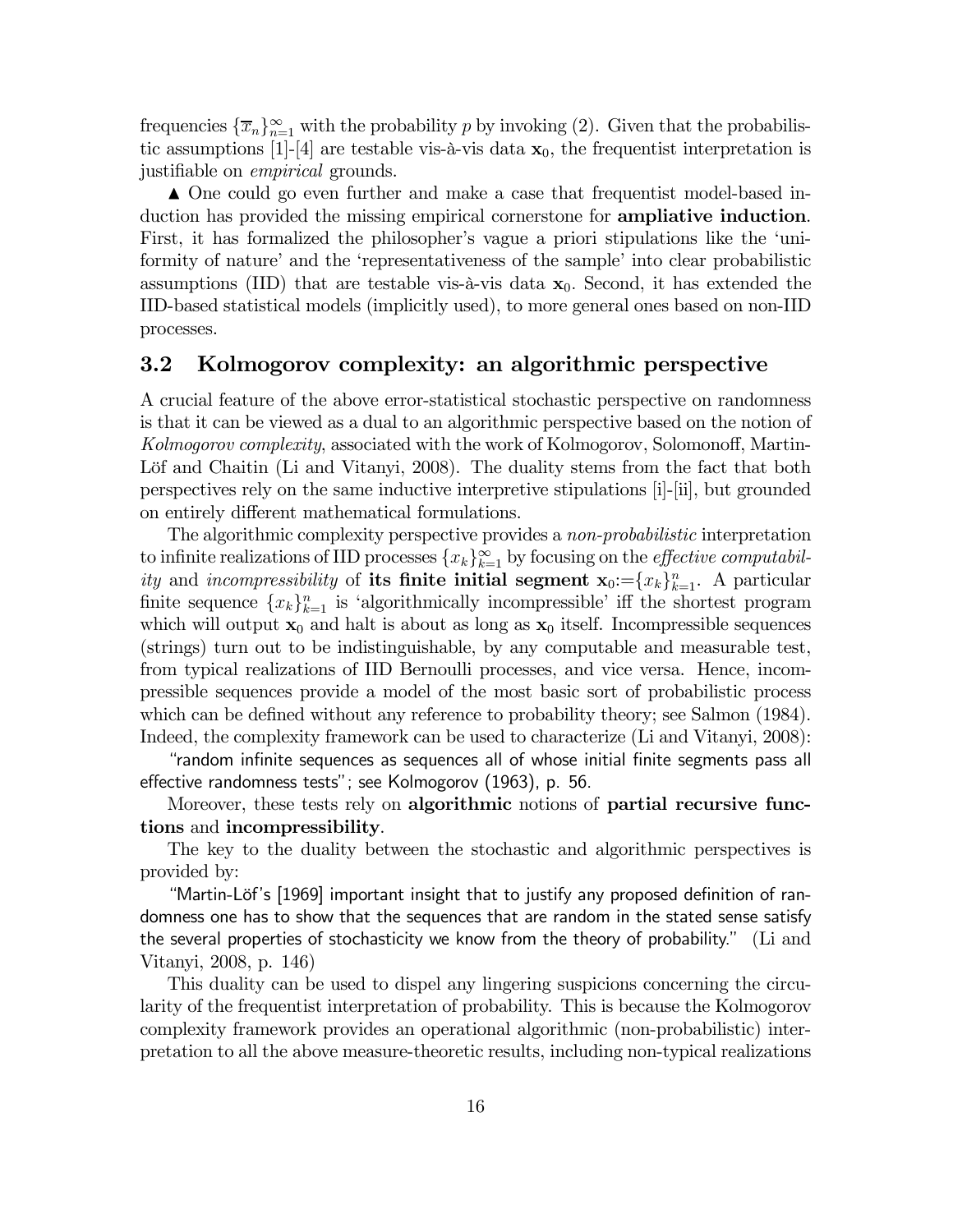defined on a set of measure zero, rendered as a countable set of recursively-enumerable sequences; see Nies (2009). That is, the notion of Kolmogorov complexity provides the first successful attempt to operationalize stochastic randomness, by ensuring the compliance of algorithmically incompressible sequences to the above measure theoretic results, including the SLLN (2) and the LIL; see chapter 9.

In a certain sense, the notion of **Kolmogorov complexity** provided the missing link between von Mises notion of randomness relying on infinite realizations  ${x_k}_{k=1}^{\infty}$ , and the above stochastic view.

It This link relies on the initial finite segment  ${x_k}_{k=1}^n$  being 'typical', i.e. passing all effective randomness tests, and provides the first successful attempt to operationalize randomness, by ensuring the compliance of algorithmically incompressible sequences to the above measure theoretic results, including the SLLN (2) and the LIL.

 $\blacktriangleright$  A key result for this elucidation is the notion of **pseudo-randomness**: sequences that exhibit statistical randomness while being generated by a deterministic recursive process.

In summary, the model-based frequentist and the algorithmic perspective based on Kolmogorov complexity, despite being grounded on entirely different mathematical formulations, share several features, including:

 $\triangleright$  the link between the measure-theoretic results and real-world phenomena is provided by viewing data  $\mathbf{x}_0$  as a "typical realization" of the stochastic process  $\{X_t, t \in \mathbb{N}\}\$ underlying  $\mathcal{M}_{\theta}(\mathbf{x})$  and give rise to two in sync complementary interpretations of frequentist probability.

What is particularly interesting from this **interpretative perspective** is that the frequentist interpretation proposed above shares the provisions [i]-[ii] with a completely different algorithmic perspective based on Kolmogorov complexity. This algorithmic perspective can be used to shed additional light on:

(a) Why von Mises's (1928) frequentist interpretation based on the notion of a 'collective' was ill-fated by clarifying the Wald (1937) and Church (1940) attempts to define admissible subsequences, and demonstrated by Ville (1939) to violate the LIL; see Li and Vitanyi (2008), pp. 49—56.

(b) Dispelling certain confusions relating to charges leveled against the frequentist interpretation by **summoning infinite realizations**  ${x_k}_{k=1}^{\infty}$ , a well as any lingering doubts concerning the circularity charge.

(c) The algorithmic employs the same notion of 'randomness' relating to the **presence of 'chance regularities'** exhibited by finite realizations  $\mathbf{x}_0 := \{x_k\}_{k=1}^n$  of the processes  $\{X_k, k \in \mathbb{N}\}\.$  This is in contrast to the von Mises notion relating to the absence of predictability in the context of infinite realizations  $\{x_k\}_{k=1}^{\infty}$ .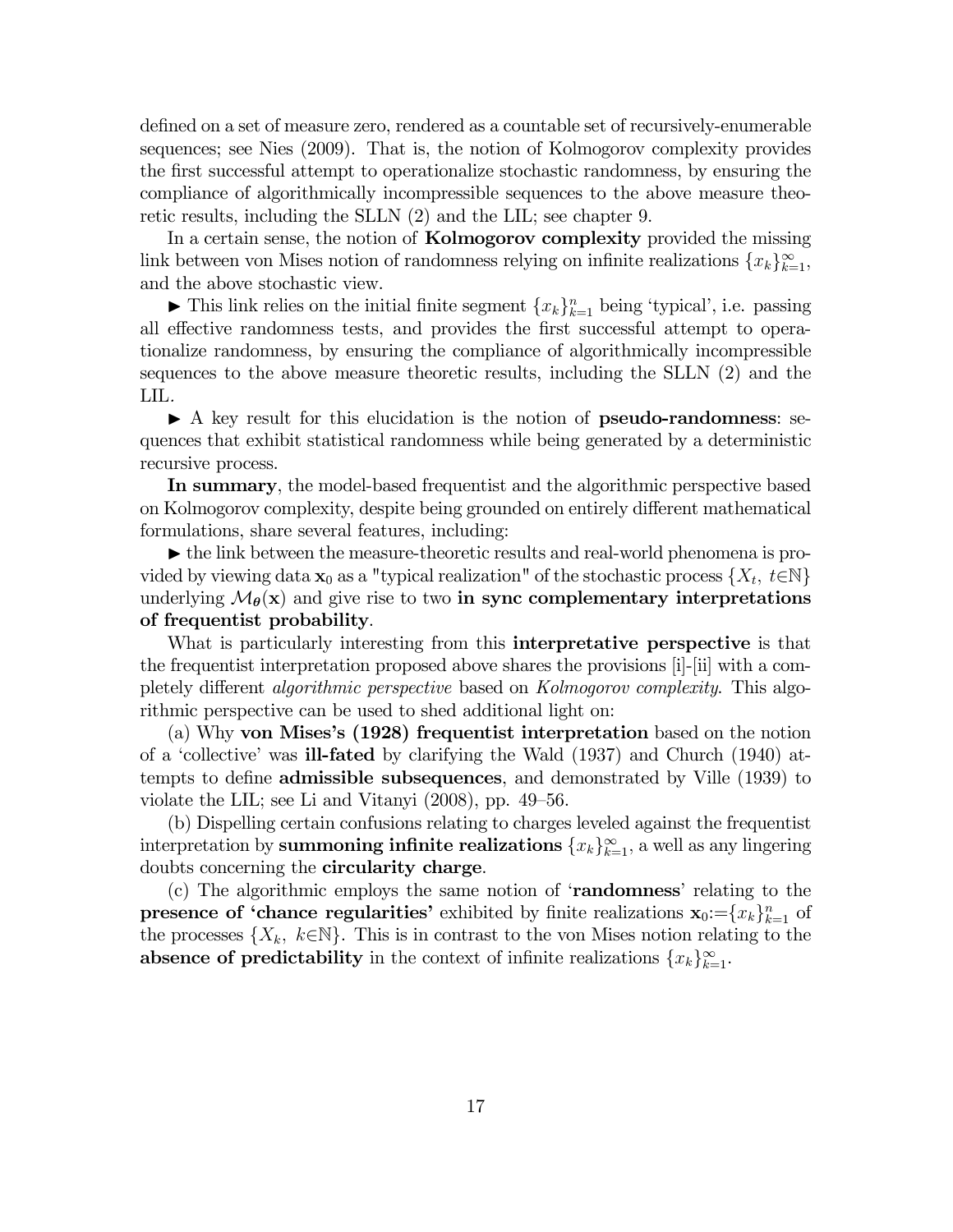### 3.3 The Propensity Interpretation of Probability

The propensity interpretation is associated with the philosophers Charles Sanders Peirce (1839—1914) and Karl Raimund Popper (1902—1994) Popper; see Gillies (2000) and Gavalotti (2005). It interprets probability as a propensity (disposition, or tendency) of a real world stochastic mechanism to yield a certain stable long-run relative frequency of particular outcomes. The propensity interpretation is invoked to explain why such stochastic mechanisms will generate a given outcome type at a stable rate.

Example 10.2. It is well-known in physics that a radioactive atom has a 'propensity to decay' that gives rise to stable relative frequencies, despite the fact that the particular instant of the decay is unpredictable because it depends on an unobservable mechanism in the nucleus of the atom. Radioactive decay represents the process by which an atom with unstable atomic nucleus loses energy by emitting radiation in a variety of forms. Every radioactive substance decays over time in a law-like rate that can be accurately modeled using an exponential function:

$$
X(t)=X_0e^{-\lambda t}, \ \lambda>0,
$$

where  $X(t)$  represents the amount of radioactive material present at time  $t$ , that is used for dating substances using their half-life period. For instance, the **half-life of** radium-226 is 1590 years.

The propensity interpretation of probability has a clear affinity with the frequentist interpretation in so far as:

- (i) [it] assumes the presence of a stochastic generating mechanism,
- (ii) [it] is defined in terms of long-run stable relative frequencies, and
- (iii) [it] views probability as a feature of the real world.

This affinity has generated confusion in the philosophy of science literature that classifies this interpretation as different from the frequentist interpretation; see Gillies  $(2000).$ 

Causal asymmetry in probability. A particular example that is often used to contrast the two interpretations was proposed by Humphreys (1985) as a **paradox**. He argued above, the propensity interpretation associated with real world stochastic generating mechanisms carries with it a built-in causal connection between different events, say A and B, which renders reversing conditional probabilities such as  $\mathbb{P}(A|B)$ to  $\mathbb{P}(B|A)$  meaningless when A is the **effect** and B is the **cause**. This is viewed as indicating that the propensity interpretation does not satisfy the basic rules of mathematical probability.

Humphrey's paradox, however, can be easily explained away when one distinguishes between a statistical model  $\mathcal{M}_{\theta}(\mathbf{x})$ , and a substantive model  $\mathcal{M}_{\varphi}(\mathbf{x})$ , where the two are related via certain parameter restrictions  $\mathbf{G}(\theta,\varphi)=0$ ; see Spanos (2006c).  $\mathcal{M}_{\theta}(\mathbf{x})$  is a purely probabilistic construal that comprises the probabilistic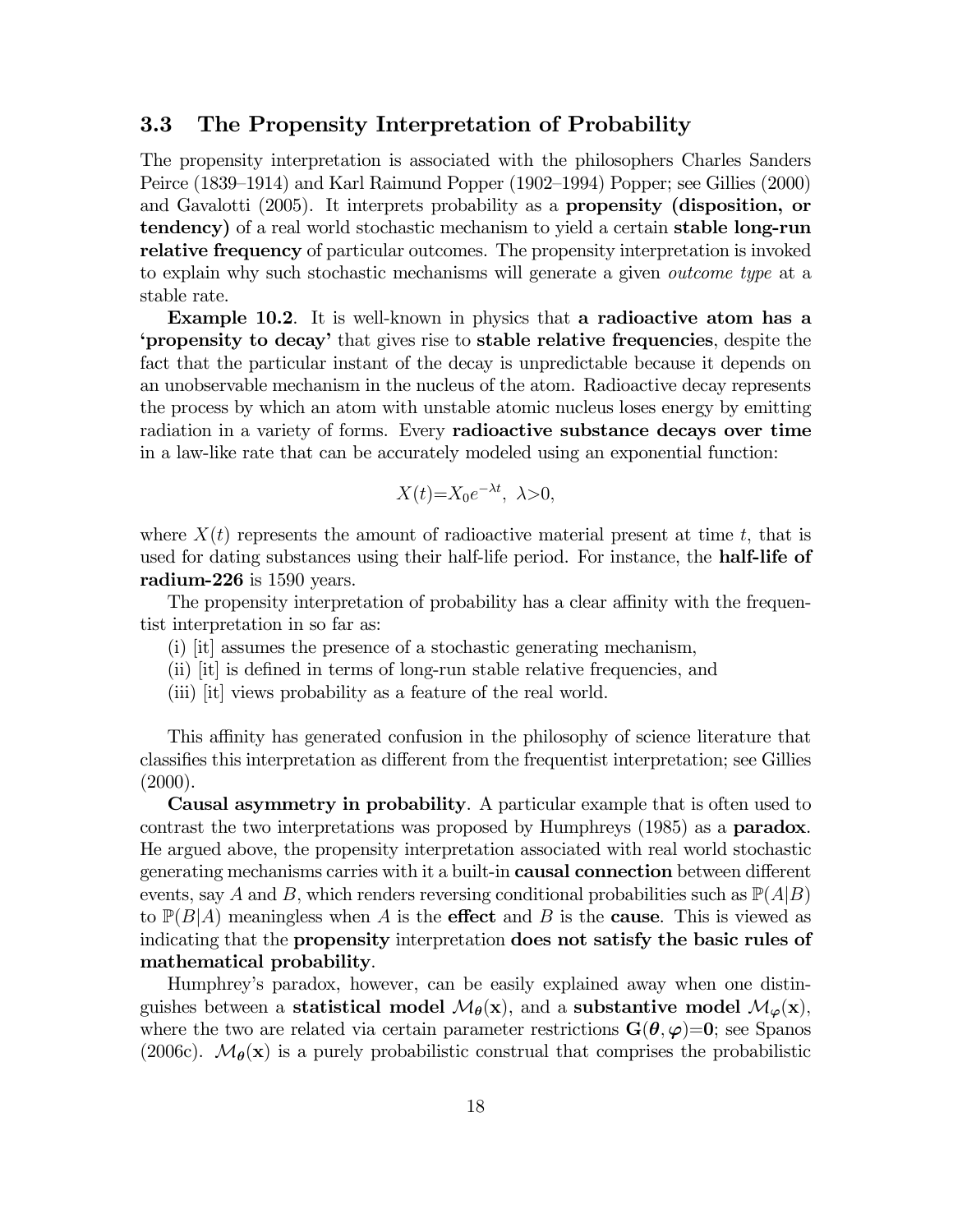assumptions imposed on the data  $x_0$  and represents a particular parameterization of the stochastic process  $\{X_k, k \in \mathbb{N}\}\$  underlying  $\mathbf{x}_0$ . In the context of  $\mathcal{M}_{\theta}(\mathbf{x})$ , probabilities are generic and consistent with the Kolmogorov axioms. In contrast,  $\mathcal{M}_{\varphi}(\mathbf{x})$  is based on substantive subject matter information, including causal assumptions, and aims to approximate the real-world GM as faithfully as possible. In the context of  $\mathcal{M}_{\varphi}(\mathbf{x})$  probabilities could and often have causal interpretation assigned to them, including the case of a radioactive atom's decay. As argued in chapter 1, in empirical modeling one needs to separate the two models, ab initio, with a view to allow the substantive information in  $\mathcal{M}_{\varphi}(\mathbf{x})$  (including causality assumptions) to be tested against the data before being imposed. In this sense, there is no conflict between the frequentist and propensity interpretations of probability, as the former is germane to the statistical  $\mathcal{M}_{\theta}(\mathbf{x})$ , and the latter to the substantive model  $\mathcal{M}_{\varphi}(\mathbf{x})$ .

# 4 Operationalizing the 'long-run' metaphor

The notion of pseudo-random sequences, exhibiting particular statistical regularities, can be used to operationalize the relevant 'long-run' metaphor of the frequentist interpretation.

| Table 2 - Simple Normal Model                                                          |                      |  |  |
|----------------------------------------------------------------------------------------|----------------------|--|--|
| Statistical GM:<br>$X_k = \mu + u_k, \quad k \in \mathbb{N} := \{1, 2, \}$             |                      |  |  |
| $X_k \backsim \mathsf{N}(.,.), x_k \in \mathbb{R} := (-\infty, \infty),$<br>Normality: |                      |  |  |
| $E(X_k) = \mu,$<br>Constant mean:<br> 2                                                | $k \in \mathbb{N}$ . |  |  |
| Constant variance: $Var(X_k) = \sigma^2$ ,<br> 3                                       |                      |  |  |
| Independence: $\{X_k, k \in \mathbb{N}\}\$ independent process                         |                      |  |  |

For this model, one can used the statistical GM:

$$
X_k = \mu + \sigma \varepsilon_k, \ \varepsilon_k \backsim \mathsf{N}(0,1), \ \ k=1,2,\dots,\tag{6}
$$

to emulate the long-run metaphor by using the following algorithm.

**Step 1**: Specify values for (or estimate) the unknown parameters  $\theta := (\mu, \sigma^2)$ .

**Step 2:** Generate, say  $N=10000$ , realizations of sample size, say  $n=100$ , of the process  $\{\varepsilon_k, k=1,...,N\}$   $(\boldsymbol{\varepsilon}^{(1)}, \cdots, \boldsymbol{\varepsilon}^{(N)})$ , where each  $\boldsymbol{\varepsilon}^{(k)}:=(\varepsilon_1, ..., \varepsilon_n)^\top$  represents a draw of *n* pseudo-random numbers from  $N(0, 1)$ .

**Step 3:** Substitute sequentially each  $\varepsilon^{(k)}$  into the GM:  $\mathbf{x}^{(k)} = \mathbf{1}\mu + \sigma \varepsilon^{(k)}$ , for  $\mathbf{1} := (1, ..., 1)^\top$ , to generate the artificial data:  $\mathbf{X}_N := (\mathbf{x}^{(1)}, \cdots, \mathbf{x}^{(N)}), \mathbf{x}^{(k)} := (x_1, ..., x_n)^\top$ . Using the artificial data  $\mathbf{X}_N$  one can construct the empirical counterparts to the

sampling distribution of any statistic of interest, including the estimators  $\theta_n := (\overline{X}_n, s^2)$ . This simulation algorithm operationalizes the model-based long-run metaphor and

provides an 'empirical counterpart' to any relevant distribution of interest, including the evaluation of the empirical relative frequency corresponding to  $\mathbb{P}(A)$ , for any legitimate event  $A$ .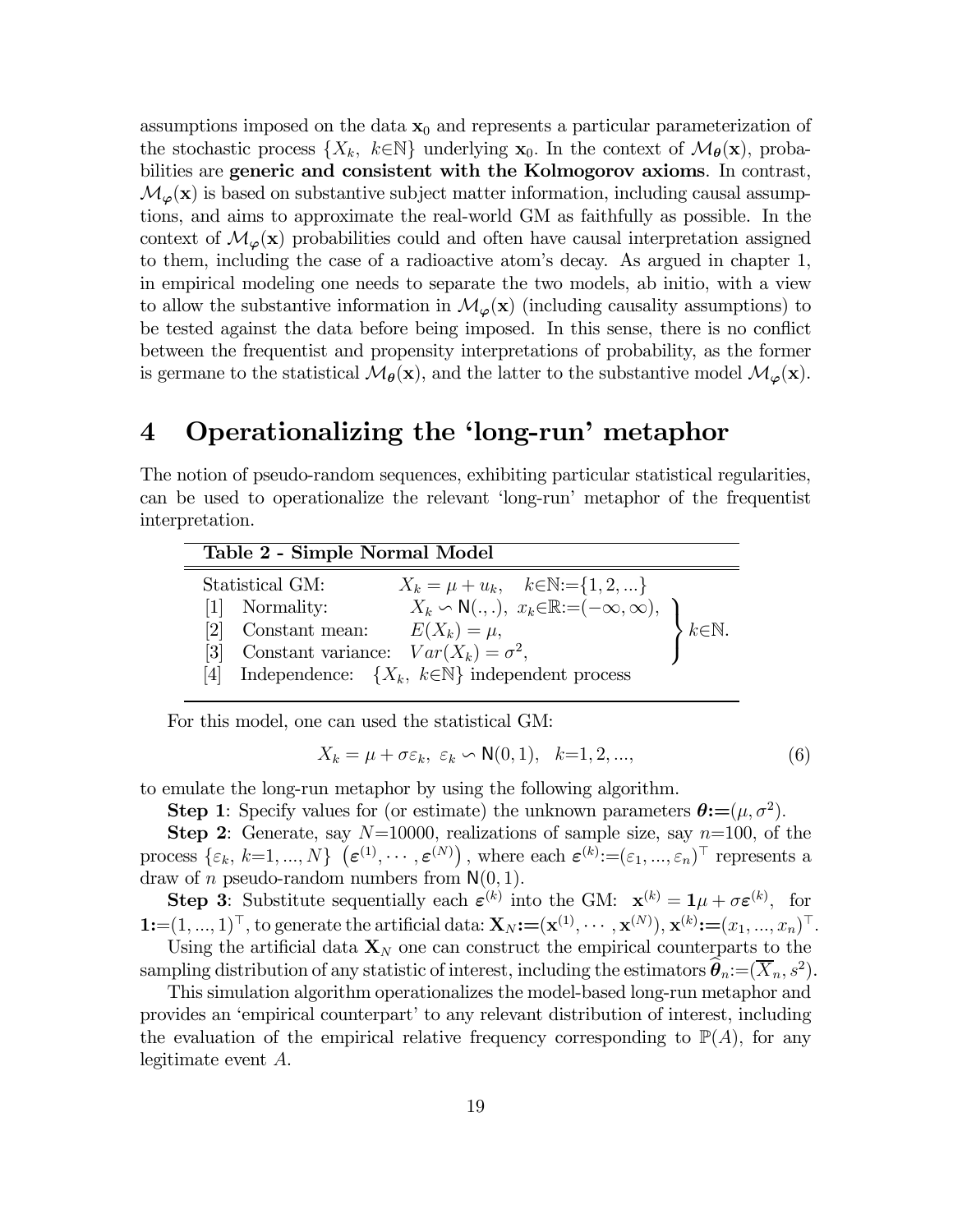## 4.1 Error probabilities and relative frequencies

The above framing of the frequentist interpretation of probability for an event A is general enough to be extended in all kinds of different set-ups within frequentist inference, including **the error probabilities**. In the context of a statistical model  $\mathcal{M}_{\theta}(\mathbf{x}), \mathbf{x} \in \mathbb{R}_{X}^{n}$ , the sequence of data come in the form of N realizations  $\mathbf{x}^{1}, \mathbf{x}^{2}, ..., \mathbf{x}^{N}$ from the same sample space  $\mathbb{R}_{X}^{n}$ .

Example. Consider the following hypotheses:

$$
H_0: \ \mu \le \mu_0, \ \text{vs.} \quad H_1: \ \mu > \mu_0,\tag{7}
$$

in the context of the simple (one parameter) Normal model:

$$
\mathcal{M}_{\theta}(\mathbf{x})\colon X_t \backsim \mathsf{N}(\mu, \sigma^2), \ [\sigma^2 \text{ known}], \ t=1, 2, ..., n, ...,
$$

for which the optimal test is  $\mathcal{T}_{\alpha}:=\{\kappa(\mathbf{X}), C_1(\alpha)\}\$ :

test statistic: 
$$
\kappa(\mathbf{X}) = \frac{\sqrt{n}(\overline{X}_n - \mu_0)}{\sigma}, \overline{X}_n = \frac{1}{n} \sum_{k=1}^n X_k,
$$
  
rejection region:  $C_1(\alpha) = {\mathbf{x}: \kappa(\mathbf{x}) > c_\alpha}.$  (8)

To evaluate the error probabilities one needs the distribution of  $\kappa(X)$  under  $H_0$  and  $H_1$ :

$$
\begin{aligned}\n\text{[i]} \ \kappa(\mathbf{X}) &= \frac{\sqrt{n}(\overline{X}_n - \mu_0)}{\sigma} \stackrel{\mu = \mu_0}{\sim} \mathsf{N}(0, 1), \\
\text{[ii]} \ \kappa(\mathbf{X}) &= \frac{\sqrt{n}(\overline{X}_n - \mu_0)}{\sigma} \stackrel{\mu = \mu_1}{\sim} \mathsf{N}(\delta_1, 1), \ \delta_1 = \frac{\sqrt{n}(\mu_1 - \mu_0)}{\sigma} > 0 \text{ for all } \mu_1 > \mu_0.\n\end{aligned}
$$

These hypothetical sampling distributions are then used to compare  $H_0$  or  $H_1$  via  $\kappa(\mathbf{x}_0)$  to the true value  $\mu=\mu^*$  represented by data  $\mathbf{x}_0$  via  $\overline{X}_n$ , the best estimator of  $\mu$ . The evaluation of the type I error probability and the p-value is based on [i]  $\kappa(\mathbf{X}) = \frac{\sqrt{n}(\overline{X}_n - \mu_0)}{\sigma} \stackrel{\mu = \mu_0}{\sim} \mathsf{N}(0, 1)$ :

$$
\alpha = \mathbb{P}(\kappa(\mathbf{X}) > c_{\alpha}; \mu = \mu_0),
$$
  

$$
p(\mathbf{x}_0) = \mathbb{P}(\kappa(\mathbf{X}) > \kappa(\mathbf{x}_0); \mu = \mu_0),
$$

and the evaluation of type II error probabilities and power is based on:

$$
\begin{aligned} \text{[ii]} \ \ \kappa(\mathbf{X}) &= \frac{\sqrt{n}(\overline{X}_n - \mu_0)}{\sigma} \xrightarrow{\mu = \mu_1} \mathsf{N}(\delta_1, 1), \text{for } \mu_1 > \mu_0. \\ \beta(\mu_1) &= \mathbb{P}(\kappa(\mathbf{X}) \le c_\alpha; \mu = \mu_1) \text{ for all } \mu_1 > \mu_0. \\ \pi(\mu_1) &= \mathbb{P}(\kappa(\mathbf{X}) > c_\alpha; \mu = \mu_1) \text{ for all } \mu_1 > \mu_0. \end{aligned}
$$

How do these error probabilities fit into the above frequentist interpretation of probability that revolves around the long-run metaphor?

**Type I error probability**. The event of interest for the evaluation of  $\alpha$  is:

$$
(Z=1):=A=\{\mathbf{x}:\ \kappa(\mathbf{x})>c_{\alpha}\},\ \forall \mathbf{x}\in\mathbb{R}^{n},
$$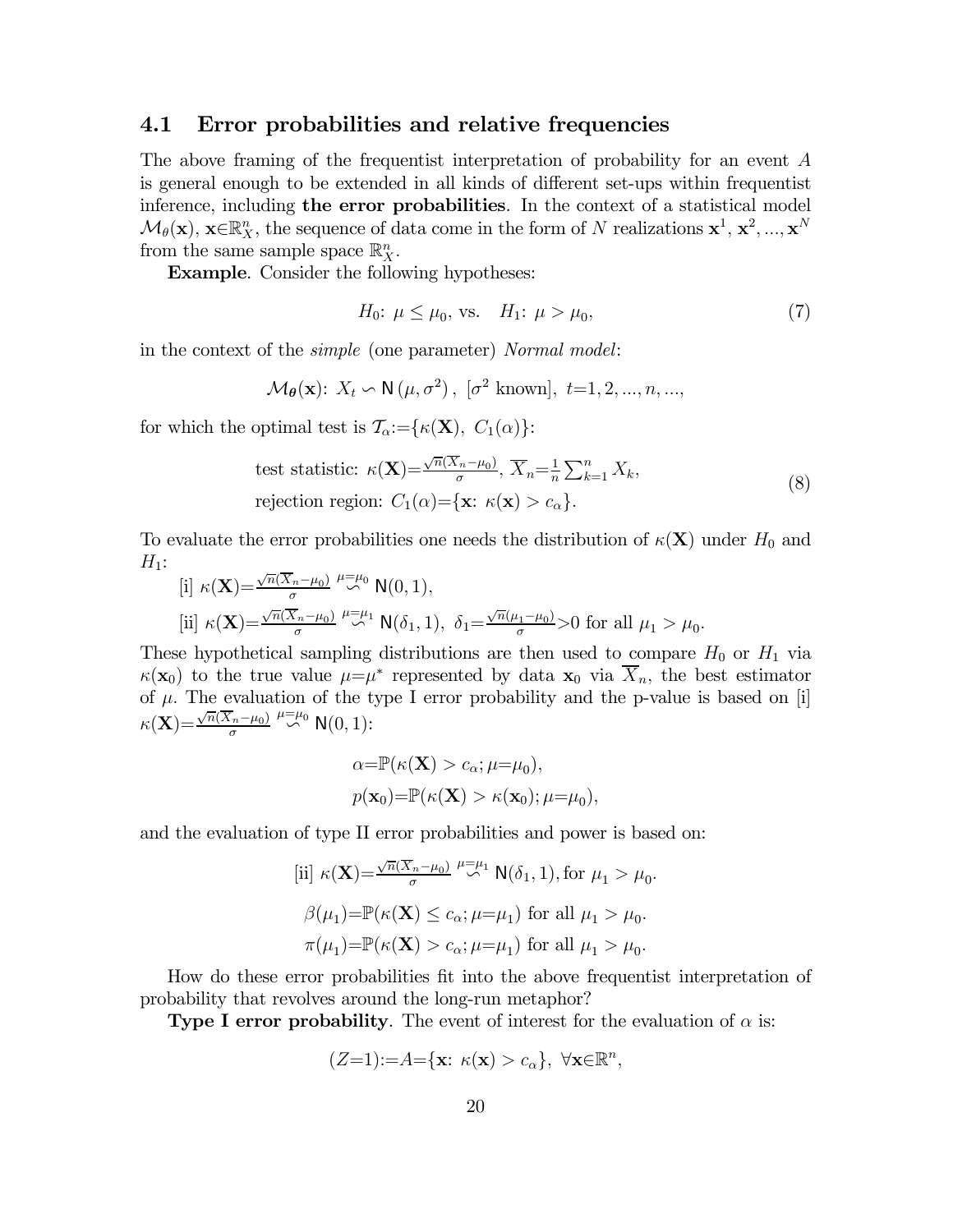and the distribution where the probabilities come from is:

$$
[\text{i}] \ \kappa(\mathbf{X}) = \frac{\sqrt{n}(\overline{X}_n - \mu_0)}{\sigma} \stackrel{\mu = \mu_0}{\sim} \mathsf{N}(0,1).
$$

One draws N IID samples of size n from  $N(0, 1)$ , that give rise to the realizations  $x^1$ ,  $\mathbf{x}^2, ..., \mathbf{x}^N$ . For each sample realization one evaluates  $\kappa(\mathbf{x}^i)$  and considers the relative frequency of event  $A$  occurring. That relative frequency is the sample equivalent to the significance level  $\alpha$ .

The power of the test. The event of interest is:

$$
(Z=1):=A=\{\mathbf{x}:\kappa(\mathbf{x})>c_{\alpha}\},\ \forall \mathbf{x}\in\mathbb{R}^{n},
$$

but the distribution from where the realizations  $x^1, x^2, ..., x^N$  come from is:

$$
[\text{ii}] \ \kappa(\mathbf{X}) = \frac{\sqrt{n}(\overline{X}_n - \mu_0)}{\sigma} \stackrel{\mu = \mu_1}{\leadsto} \mathsf{N}(\delta_1, 1), \ \mu_1 > \mu_0.
$$

The same evaluation as that associated with  $\alpha$  will now give rise to the relative frequency associated with power of the test at  $\pi(\mu_1)$  for a specific  $\mu_1$ .

The type II error probability. The event of interest is also

$$
(Z=1):=A=\{\mathbf{x}:\kappa(\mathbf{x})\leq c_{\alpha}\},\ \forall \mathbf{x}\in\mathbb{R}^{n},
$$

and the distribution from where the realizations  $\mathbf{x}^1, \mathbf{x}^2, ..., \mathbf{x}^N$  come from is

$$
[\text{ii}] \ \kappa(\mathbf{X}) = \frac{\sqrt{n}(\overline{X}_n - \mu_0)}{\sigma} \stackrel{\mu = \mu_1}{\sim} \mathsf{N}(\delta_1, 1), \ \mu_1 > \mu_0.
$$

The p-value. The event of interest for the evaluation of the p-value is:

$$
(Z=1):=A=\{\mathbf{x}:\ \kappa(\mathbf{x})>\kappa(\mathbf{x}_0)\},\ \forall \mathbf{x}\in\mathbb{R}^n,
$$

and the distribution where the probabilities come from is [i]  $\kappa(\mathbf{X})=\frac{\sqrt{n}(\overline{X}_n-\mu_0)}{\sigma} \stackrel{\mu=\mu_1}{\sim}$  $N(0, 1)$ . The data specificity of the p-value does not matter in this case because:

$$
p(\mathbf{X}) \stackrel{\mu=\mu_0}{\sim} \mathsf{U}(0,1),
$$

which implies that  $\mathbb{P}(\kappa(\mathbf{X}) < c; \mu=\mu_0)=c$ .

Post-data severity. The event of interest will be either of the events

$$
(Z=1):=A=\{\mathbf{x}:\kappa(\mathbf{x})\geqslant \kappa(\mathbf{x}_0)\},\ \forall \mathbf{x}\in\mathbb{R}^n,
$$

depending on the inferential claim  $\mu \geq \mu_0 + \gamma$  evaluated. The distribution from where the realizations  $\mathbf{x}^1$ ,  $\mathbf{x}^2$ , ...,  $\mathbf{x}^N$  come from is [ii]  $\kappa(\mathbf{X})=\frac{\sqrt{n}(\overline{X}_n-\mu_0)}{\sigma} \stackrel{\mu=\mu_1}{\sim} \mathsf{N}(\delta_1,1)$ , with one **caveat**: the legitimate realizations  $\mathbf{x}^1$ ,  $\mathbf{x}^2$ , ...,  $\mathbf{x}^N$  should take values  $\kappa(\mathbf{x}_0) \pm \varepsilon$ . This is necessary because under  $\mu=\mu_1$  the distribution associated with events  $\{x:$  $\kappa(\mathbf{x}) \geq \kappa(\mathbf{x}_0)$  is not Uniformly distributed.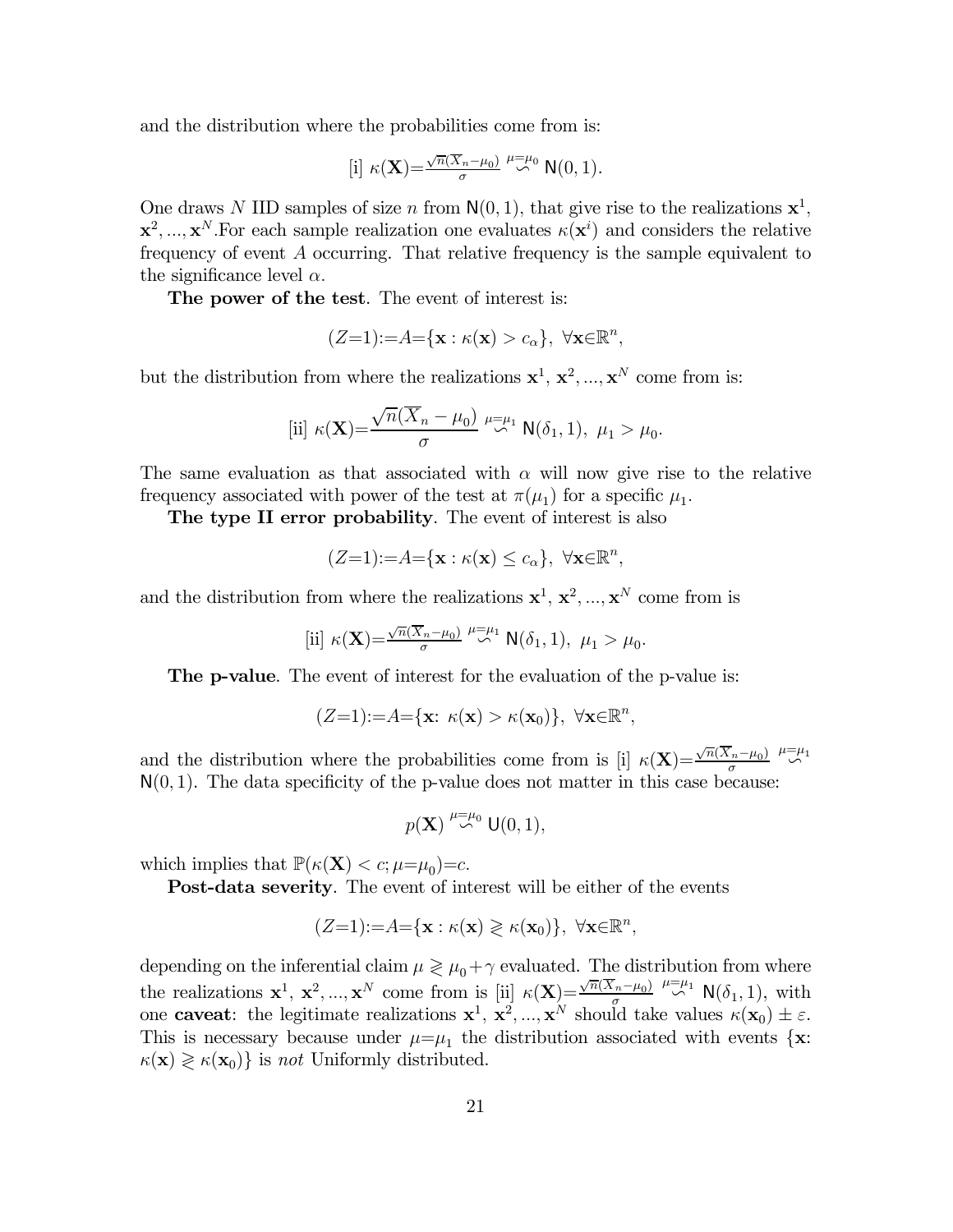# 4.2 Enumerative vs. model-based induction

A closer look at the philosophy of science literature concerning the frequentist interpretation of probability reveals that the SLLN has been invoked, implicitly or explicitly, for two different, but related, tasks. The first has to do with the justification of the frequentist interpretation itself, but the second is concerned with the justification of the **straight rule** as a form of *inductive inference*.

Salmon (1967) credits Reichenbach (1934) with two important contributions:

"a theory on inferring long run frequencies from very meagre statistical data, and a theory for reducing all inductions to just such inferences." (Hacking, 1968, p. 44).

The above discussion has called into question the latter claim by bringing out the crucial differences between that and model-based induction.

In relation to 'inferring long-run frequencies' Salmon argues that Reichenbach was the first to supplement the **frequentist interpretation** with a '**Rule of Induction** by Enumeration':

"Given that 
$$
\overline{x}_n = \frac{m}{n}
$$
, to infer that:  $\lim_{n \to \infty} \overline{x}_n = \frac{m}{n}$ ." (p. 86)

The primary justification for this rule is that asymptotically (as  $n \to \infty$ )  $\overline{x}_n$  converges to the true probability  $\theta$ ; NO such result can be mathematically established! Indeed, there is nothing in **model-based point estimation** that could justify the inferential claim  $\overline{x}_n \simeq p$ .

Hacking (1968) questioned the justification of the straight rule on asymptotic grounds, and proposed an **axiomatic justification** in terms of properties like additivity, invariance and symmetry. He went as far as to suggest a return to the approximate form of the rule,  $\overline{x}_n \pm \varepsilon$ , originally proposed by Reichenbach (1934), and argued for codifying the error  $\varepsilon$  in terms of de Finetti's subjective interpretation of probability.

 $\blacktriangleright$  Viewing the straight rule  $\mathbb{P}(A) = \frac{m}{n}$  in the context of the error statistical perspective, it becomes clear that none of these proposals provides an adequate justification for it as an inferential procedure.

 $\blacktriangleright$  What has not been sufficiently appreciated in these discussions is how modelbased induction focalizes the 'signal' by distilling the data into a parsimonious statistical model that enhances both the reliability and precision of inference.

 $\blacktriangleright$  From the error statistical perspective the relevant statistical model, implicit in the discussion, is the simple Bernoulli  $\mathcal{M}_{\theta}(\mathbf{x})$  (table 1) with  $\mathbb{P}(A)=\theta$ . Viewing  $\overline{x}_n$  in the context of  $\mathcal{M}_{\theta}(\mathbf{x})$  reveals that one knows much more about  $\overline{x}_n$  as an *estimate* of  $\theta$  than the straight rule suggests.

The SLLN asserts that  $\overline{X}_n = \frac{1}{n} \sum_{k=1}^n X_k$  is a *strongly consistent* estimator of  $\theta$ , which secures only minimal reliability because the result in  $(2)$  is necessary, but not sufficient for the reliability of inference for a given  $n$ ; that calls for the relevant error probabilities.

 $\blacktriangleright$  Any attempt to evaluate such error probabilities relying exclusively on the SLLN will give rise to very crude results because they are invariably based on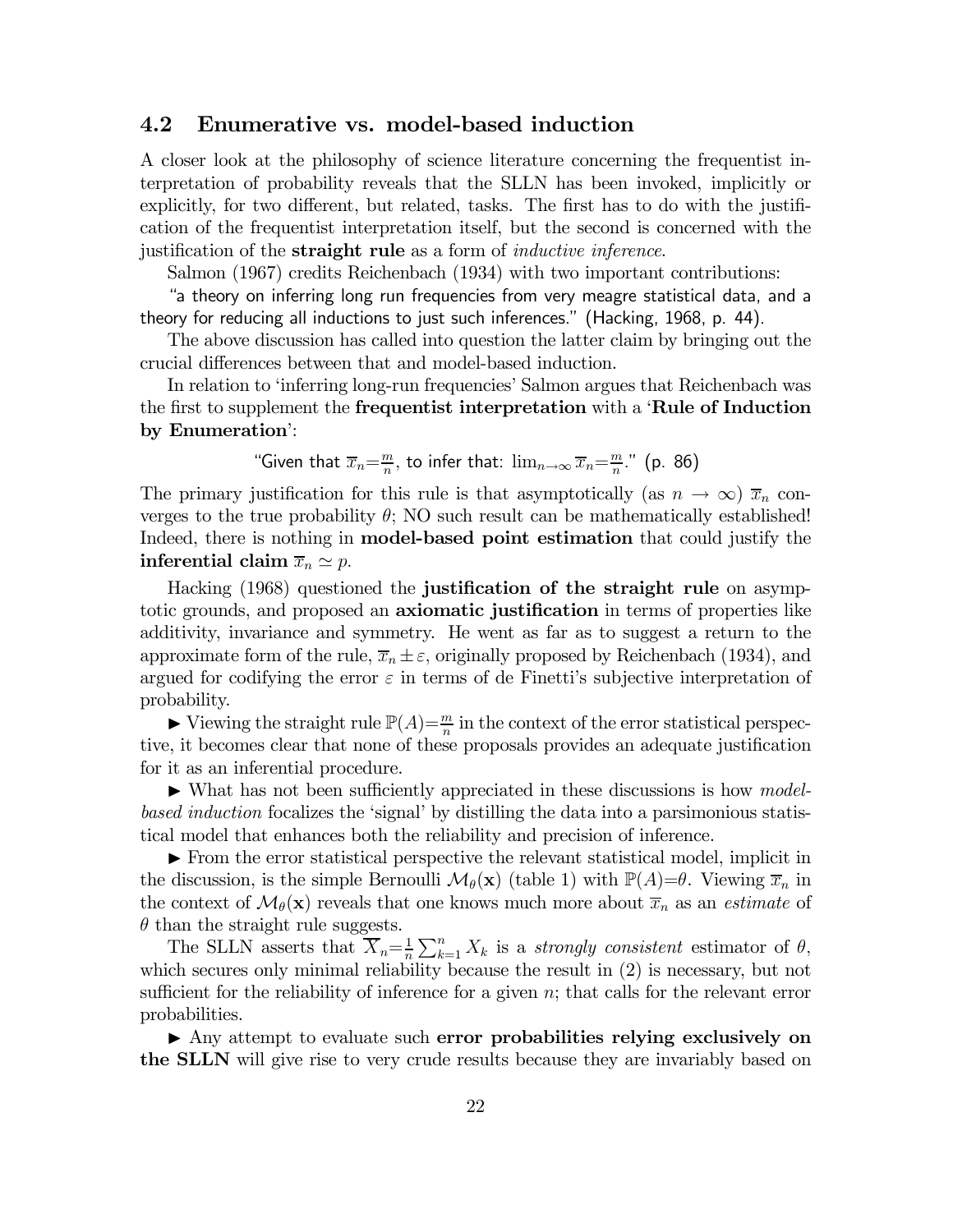inequality bounds.

For instance, when invoking Borel's SLLN, arguably the best inequality one can use is *Hoeffding's* (Wasserman, 2006):

$$
\mathbb{P}\left(|\overline{X}_n - \theta| \ge \varepsilon\right) \le 2\exp\left(-2n\varepsilon^2\right), \quad \text{for any } \varepsilon > 0. \tag{9}
$$

In contrast, the **model-based frequentist approach** makes full use of the model assumptions  $[1]-[4]$  (table 2) to derive the **exact sampling distribution**:

$$
\overline{X}_n \backsim \quad \text{Bin}\left(\theta, \frac{\theta(1-\theta)}{n}\right),\tag{10}
$$

where 'Bin' denotes the Binomial distribution.

Contrasting (9) and (10) brings out the key difference between enumerative and model-based induction in so far as these bounds turn out to be very crude, giving rise to imprecise error probability evaluations; Spanos (1999).

To illustrate this let  $n=100$ ,  $\theta=.5$  and  $\varepsilon=.1$ : (9) yields:

$$
\mathbb{P}\left(|\overline{X}_n - \theta| \geq .1\right) \leq .271, \text{ compared to } \mathbb{P}\left(|\overline{X}_n - \theta| \geq .1\right) = .0455,
$$

given by (10). Such a sixfold imprecision in error probabilities undermines completely the reliability of any inference!

Focusing on reliable and precise inferences, (10) can be used to construct a  $(1-\alpha)$ Confidence Interval:

$$
\mathbb{P}\left(\overline{X}_n - c_{\frac{\alpha}{2}}\sqrt{Var(\overline{X}_n)} \le \theta \le \overline{X}_n + c_{\frac{\alpha}{2}}\sqrt{Var(\overline{X}_n)}\right) = 1 - \alpha,
$$

which, apropos, provides a proper frequentist interpretation to Reichenbach's approximate straight rule:

$$
\overline{X}_n \pm \varepsilon_n, \, \varepsilon_n = c_{\frac{\alpha}{2}} \sqrt{Var(\overline{X}_n)}.
$$

The difference is that, when the statistical adequacy of  $\mathcal{M}_{\theta}(\mathbf{x})$  (table 1) has been secured, one can assess the reliability, as well as the precision, of this rule, using the associated error probabilities. There is no reason to invoke as  $n \to \infty$ .

### Taking stock: model-based frequentist interpretation

 $\blacktriangleright$  In addition to demarcating explicitly the probabilistic premises of inference and rendering them testable vis-a-vis the data, frequentist model-based induction has extended the scope of induction beyond IID processes to include general statistical models with dependence and/or heterogeneity.

 $\blacktriangleright$  It has enhanced the reliability and precision of inductive inferences by grounding them on finite sampling distributions rather than relying solely on asymptotic results like the SLLN.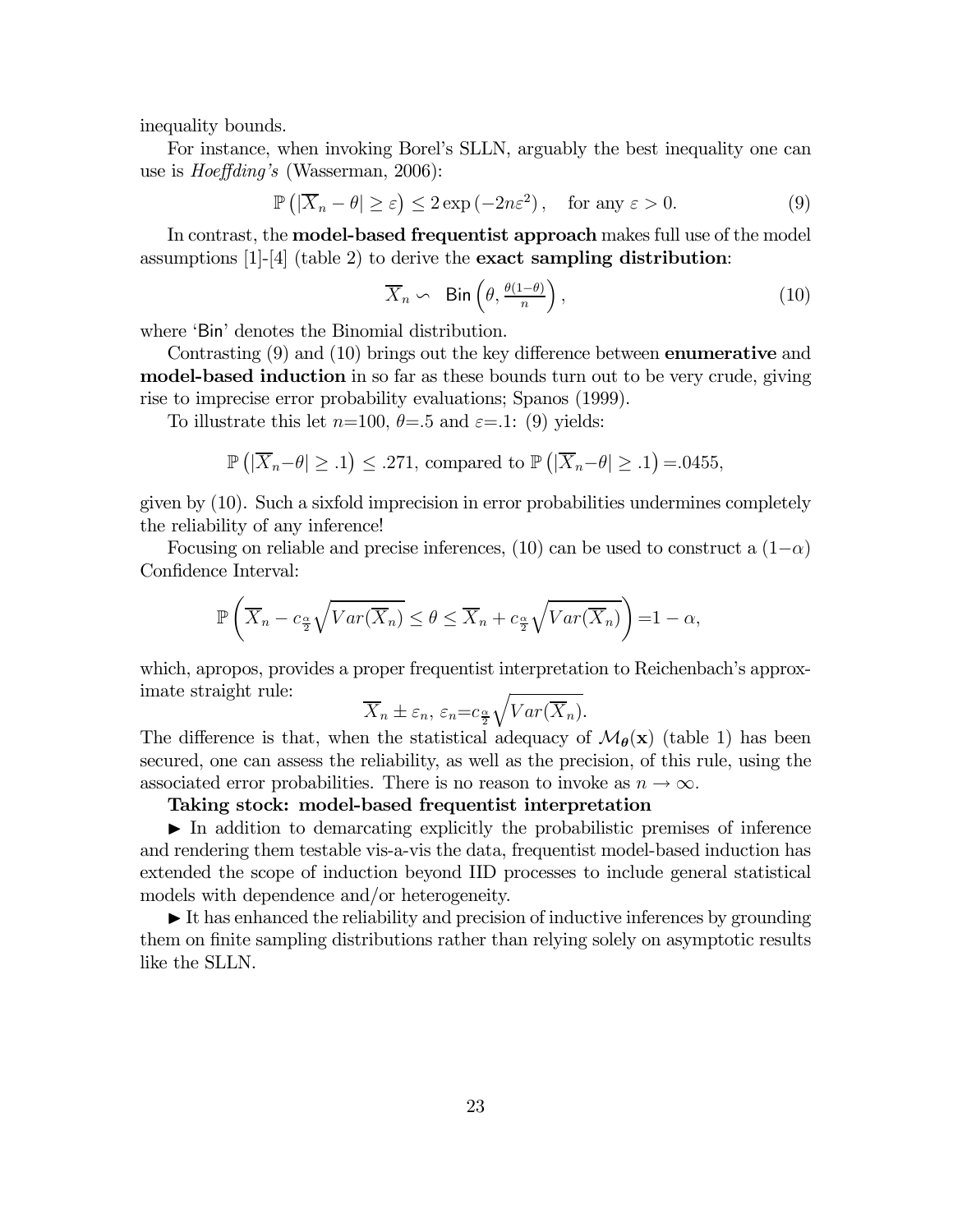# 5 The 'single case' and the 'reference class'

# 5.1 Revisiting the problem of the 'single case' probability

A crucial criticism of the frequentist interpretation of probability raised in philosophy of science literature has been on  $(c)$  applicability grounds, in so far as it cannot be used to assign probabilities to single case events.

According to Salmon (1967):

"The frequency interpretation also encounters applicability problems in dealing with the use of probability as a guide to such practical action as betting. We bet on single occurrences: a horse race, a toss of the dice, a flip of a coin, a spin of the roulette wheel. The probability of a given outcome determines what constitutes a reasonable bet. According to the frequency interpretation's official definition, however, the probability concept is meaningful only in relation to infinite sequences of events, not in relation to single events." (ibid. p. 90)

### This passage raises two separate issues.

 $\triangleright$  The first concerns a notion of probability for 'individual decision making (betting) under uncertainty'. This might call for a different interpretation of probability, but I leave that issue aside.

 $\triangleright$  The second issue concerns the charge that the frequentist interpretation cannot be used to assign a probability to events such as: 'heads' on a single flip of a coin, a 'six' on the next toss of a dice, or 'red' on a single spin of the roulette wheel. To a frequentist statistician this charge seems totally bizarre because there is no difficulty attaching a probability to the event:

 $A_{k+1}=\{X_{k+1}=1\}$  -'heads' on the next toss of the coin,

since it is a generic event – an event within the intended scope of  $\mathcal{M}_{\theta}(\mathbf{x})$ . The probabilistic assignment is straightforward:

 $\mathbb{P}(A_{k+1})=\mathbb{P}(X_{k+1}=1)=\theta$ , for any  $k=1, 2, ..., n, ...,$ 

and presents no conceptual or technical difficulties.

### In light of this, why do philosophers of science keep reiterating this charge?

Perhaps the only way to explain its persistence is in terms of misidentifying the frequentist interpretation of probability with von Mises's variant. Salmon's last sentence reads like a paraphrasing of von Mises's (1957) original claim:

"It is possible to speak about probabilities only in reference to a properly defined collective." (p. 28)

If one replaces the word 'collective' with 'statistical model' in this quotation, the single event probability charge fades away in model-based induction. That is, when the single event of interest belongs to the intended scope of a particular model  $\mathcal{M}_{\theta}(\mathbf{x})$ ,  $f(\mathbf{x}; \theta)$  assigns probabilities to all such *generic* events.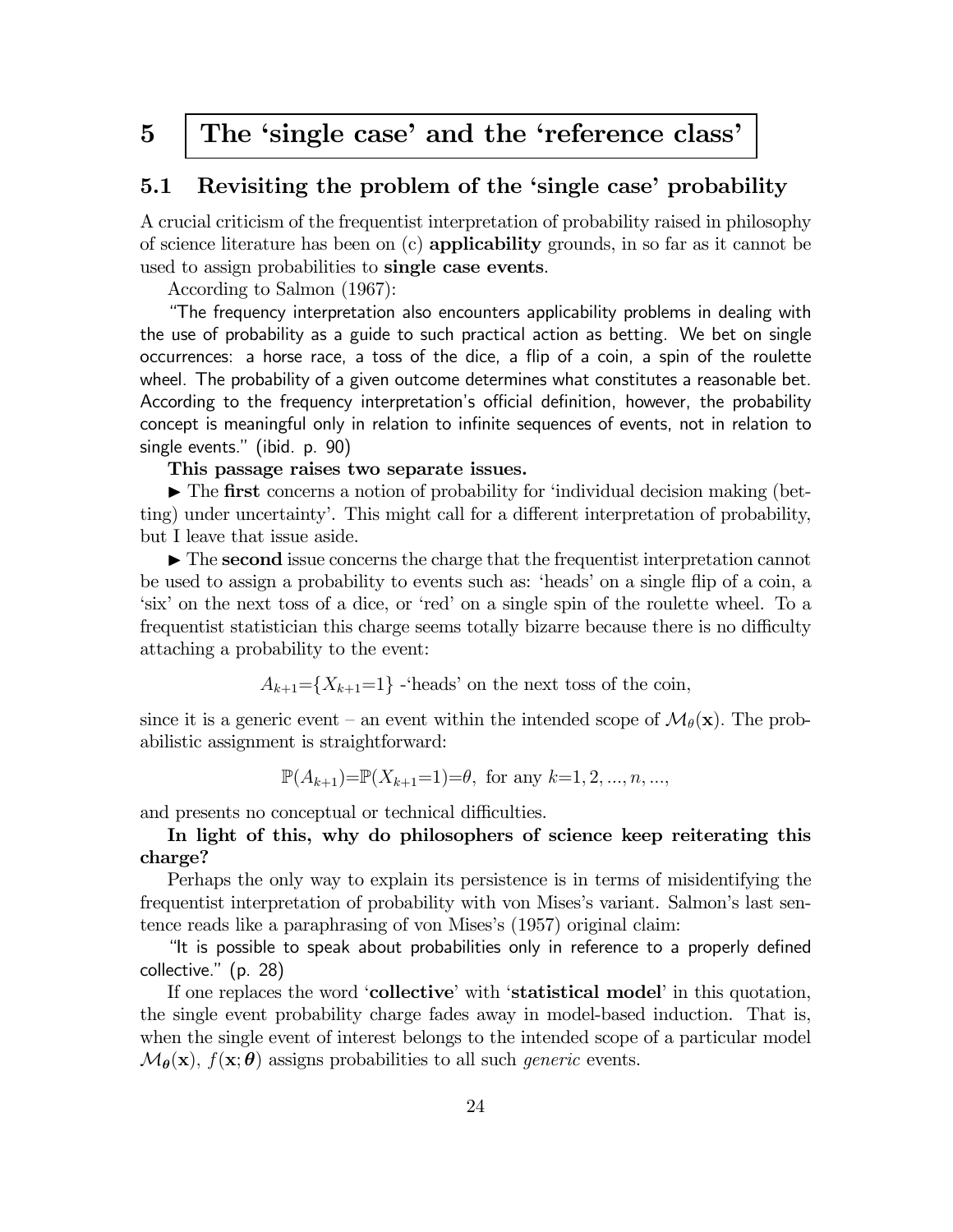What does replacing a 'collective' with a statistical model  $\mathcal{M}_{\theta}(\mathbf{x})$  accomplish for frequentist modeling and inference?

**A.** The notion of probability used in the context of  $\mathcal{M}_{\theta}(\mathbf{x})$  follows directly from Kolmogorov's axioms and nothing else.

**B**. There is nothing arbitrary about the choice of an appropriate  $\mathcal{M}_{\theta}(\mathbf{x})$  in the context of the model-based induction framework, because it depends crucially on being statistically adequate vis-à-vis data  $x_0$ .

## 5.2 Assigning probabilities to 'singular events'

Sometimes, the single case probability is raised, not in terms of a generic event like:

 $A - a$  **randomly selected** individual from the population of 40-year old Englishmen, will die before his next birthday,

but in relation to a seemingly interchangeable singular event (Gillies, 2000:

 $B-Mr$  Smith, an Englishman who is 40 today, will die before his next birthday.

The charge is that the frequentist interpretation cannot be used to assign probabilities to events like  $B$  because the **long-run makes no sense** in this case.

The question is: are events  $A$  and  $B$  interchangeable when viewed in the context of model-based induction?

The implicit statistical model  $\mathcal{M}_{\theta}(\mathbf{x})$  that includes A as a legitimate (generic) event is the simple Bernoulli (table 2) which aims to provide an idealized description of the survival of a target population (40-year old Englishmen), treating each individual generically: a randomly selected individual survives  $(X=1)$  or dies  $(X=0)$ , before his next birthday with  $\mathbb{P}(X=1)=\theta$ .

When Mr Smith is *randomly selected* from the target population, one can attach the same probability to  $A$  as to  $B$  because they are indistinguishable.

However, when Mr Smith is *not* randomly selected  $-$  he cannot be viewed as a generic individual – no probability can be attached to event  $B$  in the context of  $\mathcal{M}_{\theta}(\mathbf{x})$  because the latter requires every individual  $X_k$  in the sample  $\mathbf{X}:=(X_1, ..., X_n)$ to be generic (IID); purposeful selection precludes that.

Hence, assigning a probability to event  $B$  is problematic because it lies outside the intended scope of  $\mathcal{M}_{\theta}(\mathbf{x})$ , and that has **no bearing** on the long-run frequentist interpretation.

Common sense suggests that in the context of  $\mathcal{M}_{\theta}(\mathbf{x})$  the only relevant information is whether Mr Smith — as a generic individual — will survive past his next birthday or not, because  $\mathcal{M}_{\theta}(\mathbf{x})$  was meant to be an idealized description of the survival of the population as a whole.

On the other hand, if one is actually interested in Mr Smith's survival per se, a very different statistical model is called for.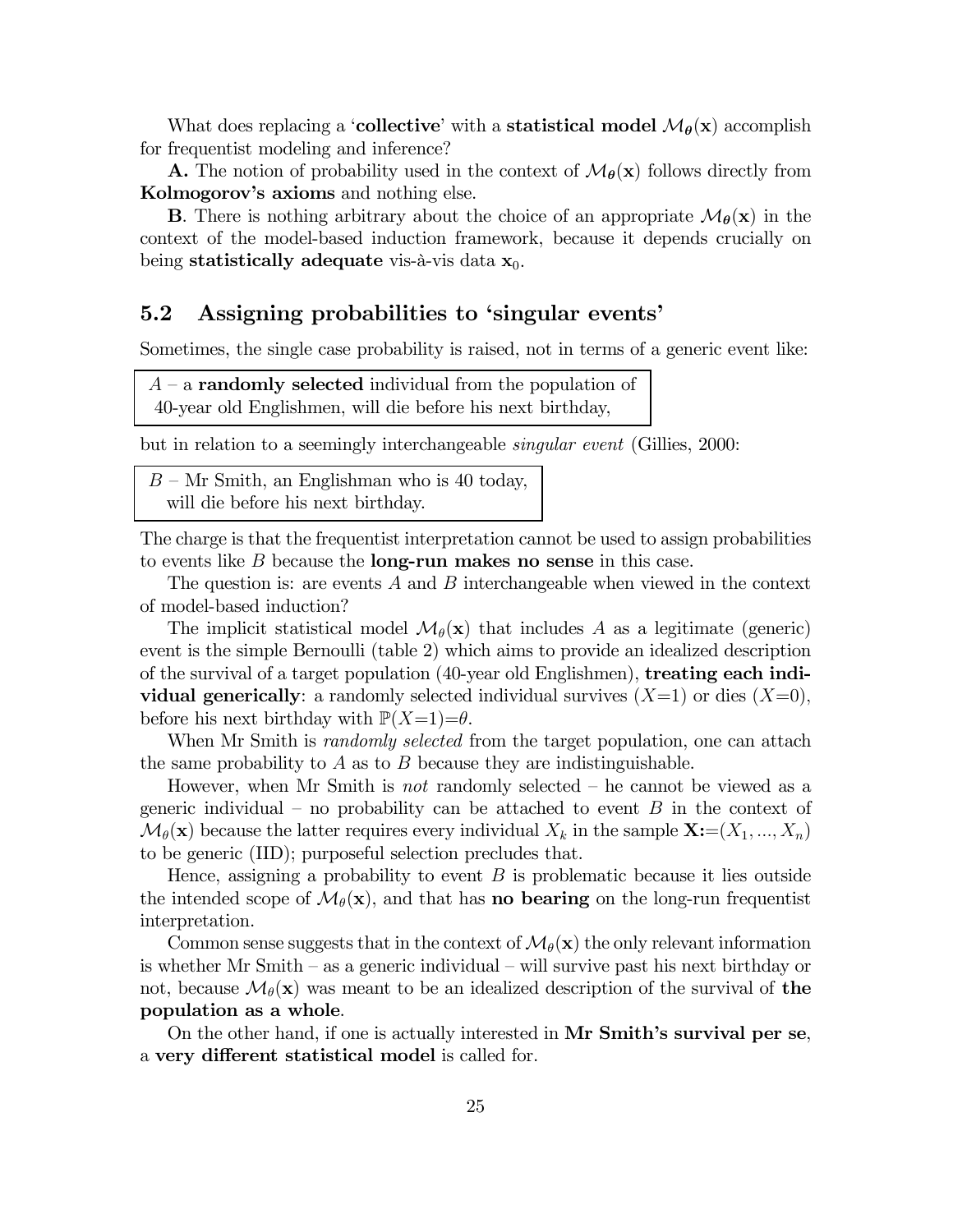$\triangleright$  For instance, a logit model  $\mathcal{M}_{\theta}(\mathbf{z})$ , based on the vector process:

$$
\{\mathbf Z_t:=(y_k,\mathbf W_k),\ k\in\mathbb N\},\
$$

whose statistical Generating Mechanism (GM) is:

$$
y_k = \frac{\exp(\boldsymbol{\theta}^\top \mathbf{w}_k)}{1 + \exp(\boldsymbol{\theta}^\top \mathbf{w}_k)} + u_k, \ k \in \mathbb{N},
$$
  

$$
\boldsymbol{\theta}^\top \mathbf{w}_k = \sum_{j=1}^m \beta_j w_{jk}, \ \mathbf{W}_k := (W_{1k}, ..., W_{mk}),
$$
  

$$
E(y_k | \mathbf{W}_k = \mathbf{w}_k) = \frac{\exp(\boldsymbol{\theta}^\top \mathbf{w}_k)}{1 + \exp(\boldsymbol{\theta}^\top \mathbf{w}_k)} = \mathbb{P}(y_k = 1 | \mathbf{W}_k = \mathbf{w}_k) = p(\mathbf{w}_k).
$$
 (11)

 $\mathcal{M}_{\theta}(\mathbf{z})$  is envisaged as an idealized description of Mr Smith's survival  $y_k$  as it relates to potential contributing factors  $W_k$ , such as age, family medical history, smoking habits, nutritional habits, stress factors, etc.; see Balakrishnan and Rao (2004).

Not surprisingly, in the context of  $\mathcal{M}_{\theta}(\mathbf{z})$  assigning a probability to B makes perfectly good sense, and so does the long-run frequentist interpretation. What is more, this repudiates the view expressed by von Mises (1957):

"We can say nothing about the probability of death of an individual even if we know his condition of life and health in details." (p. 11)

In summary, from the **model-based frequentist perspective**, probabilities of events of interest are defined in the context of a statistical model  $\mathcal{M}_{\theta}(\mathbf{x})$  whose structure renders events like  $A$  legitimate (generic), but events like  $B$  illegitimate, on statistical adequacy grounds. Event  $B$  calls for a very different statistical model.

### 5.3 Revisiting the 'reference class' problem

Related to the 'single case' probability is the **reference class problem** where it is argued that since Mr Smith's survival  $y_k$  can be related to several different factors:

$$
\mathbf{W}_k := (W_{1k}, W_{2k}, \ldots, W_{mk})
$$

the frequentist probability of  $y_k$  will be different when the reference class is relative to each of these distinct potential factors; see Hajek (2007).

A closer look at this argument reveals that it stems from inadequate understanding of the role of a statistical model since the multiplicity of potential contributing factors in  $W_k$  does not render the frequentist interpretation problematic in any sense. On the contrary, a most reliable way to address the multiplicity problem is to combine all the potential factors into a single statistical model  $\mathcal{M}_{\theta}(\mathbf{z})$ , like (11), specified in terms of the stochastic process

$$
\{\mathbf Z_t:=(y_k,\mathbf W_k),\ k\in\mathbb N\},\
$$

aiming to describe how these factors (collectively and individually) are likely to influence Mr Smith's survival  $y_k$ .

Having said that, one might argue that a more sympathetic interpretation of the 'reference class' problem is that it concerns the selection of the 'correct' subset, say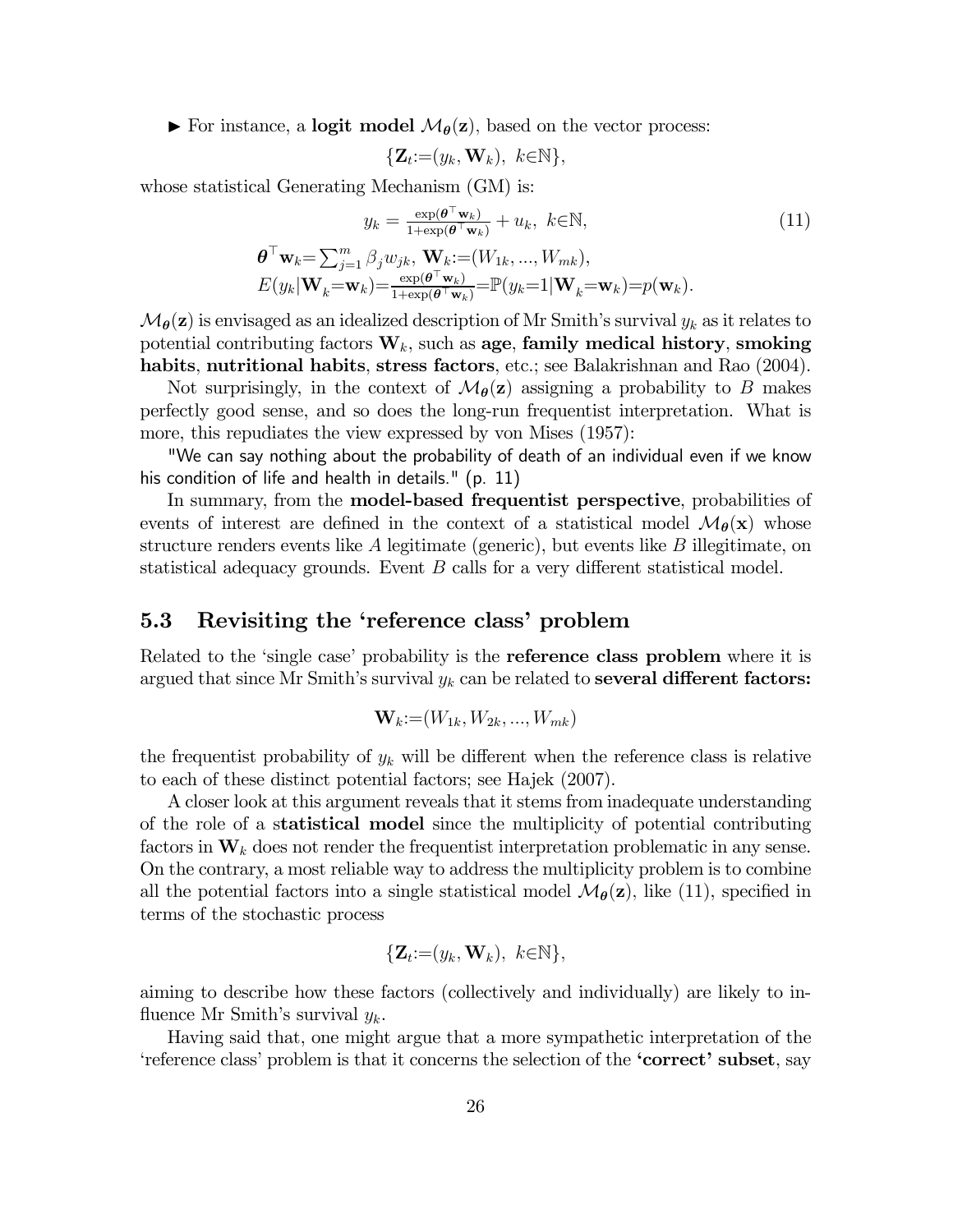$W_{1k}$ , of the relevant contributing factors in  $W_k$  giving rise to an adequate explanation for  $y_k$ . Again, this suggests inadequate appreciation of the role of **substantive** information vs. a statistical model.

An encompassing statistically adequate model  $\mathcal{M}_{\theta}(\mathbf{z})$ , like (11), offers an effective way to address the potential confounding problems in appraising the substantive significance of different potential factors. Delineating the role of these potential effects raises genuine *substantive adequacy* issues pertaining to whether a 'structural' model

$$
\mathcal{M}_{\boldsymbol{\varphi}}(\mathbf{z}_1), \ \mathbf{z}_1 \hspace{-1mm} :=\hspace{-1mm} (\mathbf{y}, \mathbf{W}_1)
$$

provides a veritable explanation for the phenomenon of interest (Spanos, 2006).

Securing substantive adequacy raises additional issues and often calls for further probing of (potential) errors in bridging the gap between  $\mathcal{M}_{\varphi}(z_1)$  and the phenomenon of interest. This problem, however, has no bearing on the frequentist interpretation of probability per se.

Finally, a closer look at the examples used to articulate the reference class problem (Hajek, 2007), reveals that the difficulties stem primarily from the restrictive and overly simplistic nature of statistical models, like the Bernoulli model  $\mathcal{M}_{\theta}(\mathbf{x})$  (table 1), implicitly invoked by enumerative induction.

In that sense, the discussions pertaining to the choice of the reference class, like 'the broadest homogeneous' (Salmon, 1967, p. 91), beg the question

### 'homogeneous with respect to what dimension (ordering)?'

whose answer would invariably intimate **certain omitted variable** $(s)$ ; a substantive adequacy issue! These can be viewed as *ad hoc* attempts to extend these simple models to accommodate additional (potentially) relevant variables  $(\mathbf{W}_k)$ , demarcating the relevant reference class.

Viewed in the context of model-based modeling, these attempts can be formalized using **logit-type models** like (11) for different sub-groups  $(i=1, 2, ..., \ell)$  of the original population (classified by gender, race, ethnicity etc.). The idea is that if there is homogeneity within but heterogeneity between these groups, the heterogeneity in the probability of survival  $p_i$  might be explainable by certain conditioning variables  $\mathbf{W}_k$ :

$$
p_i(\mathbf{w}_k) := E(y_{ik} \mid \mathbf{W}_{ik} = \mathbf{w}_{ik}) = \frac{\exp(\theta_i^{\top} \mathbf{w}_{ik})}{1 + \exp(\theta_i^{\top} \mathbf{w}_{ik})}, \quad i = 1, 2, ..., \ell.
$$
 (12)

This transforms the original (nebulous) reference class problem into a (clear) modeling question that concerns the deliberate selection of the relevant variables  $\mathbf{W}_{k}^{*}$  so that a model based on  $f(y_{ik} | \mathbf{w}_{ik}^*; \boldsymbol{\theta})$  is both statistically and substantively adequate.

In summary, the difficulties associated with the reference class problem amount to posing question(s) of interest in the context of an inappropriate model; one that does not contain the information sought.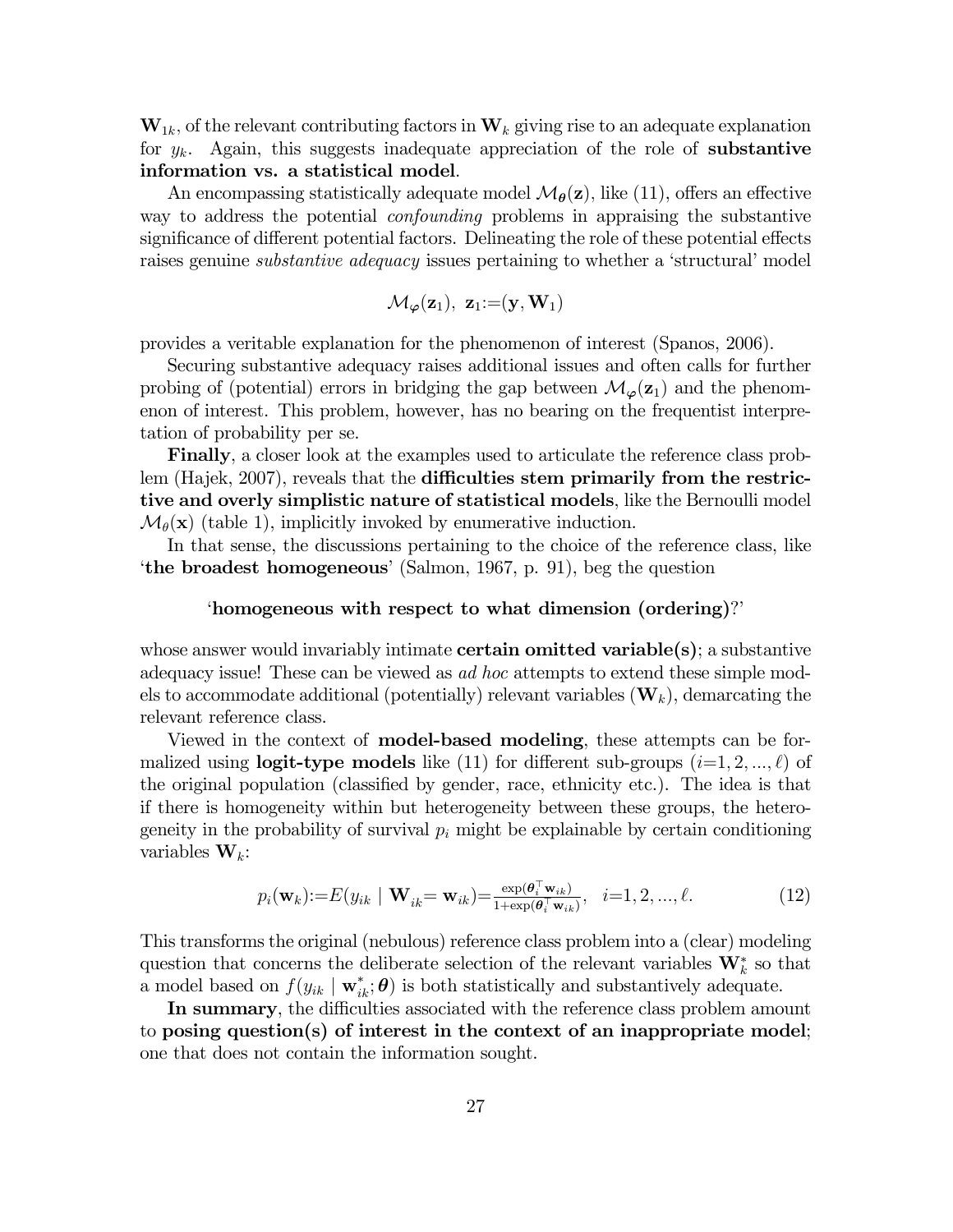$\blacktriangleright$  The reasons for that might be practical (the right data are unavailable), or conceptual (one cannot think of a model), but neither of these deficiencies can be blamed on the model-based frequentist interpretation of probability.

Indeed, one can make a case that error statistics has paved the way for addressing the issues raised by the reference class problem by transforming them into modeling questions in the context of general statistical models beyond the overly simplistic ones implicitly invoked by enumerative induction.

# 6 Summary and conclusions

The error statistical perspective identifies the probability of an event  $A$  with the  $limit$  of its relative frequency of occurrence – invoking the SLLN – in the context of a statistical model  $\mathcal{M}_{\theta}(\mathbf{x})$ ,  $\mathbf{x} \in \mathbb{R}_{X}^{n}$ .

This frequentist interpretation is defended against the charges of:

- (i) the circularity of its definition,
- (ii) its reliance on 'random samples',
- (iii) its inability to assign 'single event' probabilities, and
- (iv) the 'reference class' problem,

by showing that the perceived target is unduly influenced by enumerative induction and the von Mises rendering of the frequentist interpretation.

An important feature of the error-statistical view of randomness is its duality to an algorithmic view based on the notion of Kolmogorov complexity. Both perspectives adopt the same interpretive provisions:

[i] data  $\mathbf{x}_0=(x_1, x_2, \ldots, x_n)$  is viewed as a 'typical realization' of the process  $\{X_k, k \in \mathbb{N}\}\$  specified by the statistical model  $\mathcal{M}_{\theta}(\mathbf{x})$ , and [ii] the 'typicality' of  $\mathbf{x}_0$  (e.g. IID) can be assessed using M-S testing.

This links mathematical results, such as the SLLN and LIL, to the actual datagenerating mechanism – data  $x_0$  is viewed as a 'typical realization' of the process  $\{X_k, k\in\mathbb{N}\}\$  – but are grounded on entirely different mathematical formulations.

The Kolmogorov complexity provides a purely non-probabilistic (algorithmic) rendering that operationalizes all the measure-theoretic results associated with the probabilistic perspective.

In model-based induction there is no difficulty in assigning probabilities to any **legitimate (generic) event** A within the model's  $(\mathcal{M}_{\theta}(\mathbf{x}))$  intended scope.

It is argued that the difficulties raised by the 'singular event' probability and the 'reference class' problems stem from posing questions of interest in the context of nebulous and incomplete inductive premises.

 $\blacktriangle$  Error statistics paves the way for addressing these issues by transforming them into well-defined modeling questions in the context of statistical models beyond the simple ones (IID) invoked by enumerative induction.